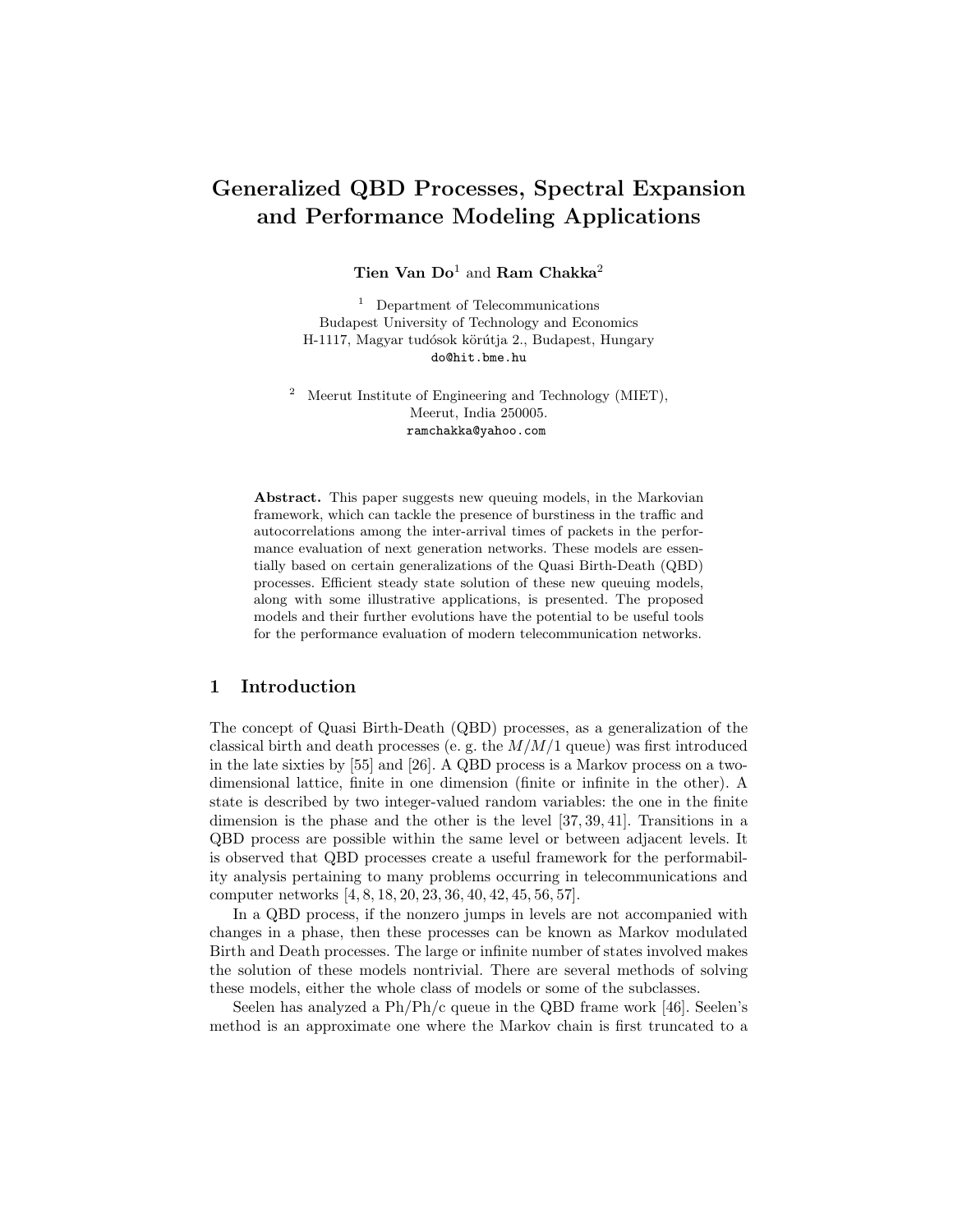finite state Markov chain. By exploiting the structure an efficient iterative solution algorithm can be applied. The second method is to reduce the infinite-states problem to a linear equation involving vector generating function and some unknown probabilities. The latter are then determined with the aid of the singularities of the coefficient matrix. A comprehensive treatment of that approach, in the context of a discrete time process with a general  $M/G/1$  type structure, is presented in [30]. The third way of solving these models is the well known matrix geometric method, first proposed by Evans [26, 41]. In this method a nonlinear matrix equation is first formed from the system parameters and the minimal nonnegative solution  $R$  of this equation is computed by an iterative method. The invariant vector is then expressed in terms of the powers of R. Neuts claims this method has a probabilistic interpretation for the steps in computation. However, this method suffers from the fact that there is no way of knowing how many iterations are needed to compute  $R$  to a given accuracy. It can also be shown that for certain parameter values the computation requirements are uncertain and formidably large. The fourth method is known as spectral expansion method [5, 6, 39]. It is based on expressing the invariant vector of the process in terms of eigenvalues and left eigenvectors of a certain matrix polynomial. The generating function approach and the spectral expansion method are closely related. However, the latter computes steady state probabilities directly using an algebraic expansion while the former provides them through a transform.

It is confirmed by a number of works that the spectral expansion method is better than the matrix geometric method in a number of aspects [5, 32, 33, 39]. It is observed that the spectral expansion method is proved to be a mature technique for the performance analysis of various problems [5–17, 20–25, 27, 28, 31, 32, 38, 39, 49–51, 53, 54, 52, 58].

Due to heterogeneous requirements concerning network technology and services that next generation networks (NGN) [34] are required to support, the issue of modeling the packet traffic and nodes in modern communication networks has become complicated because of the existence of burstiness (time varying arrival or service rates, arrivals or services of packets in batches) and important correlations among inter-arrival times [44]. In addition the traffic arriving at a node is often the superposition of traffic from a number of sources (homogeneous or heterogeneous), which further complicates the analysis of the system. Selfsimilar traffic models such as the FBM [43] can represent both burstiness and auto-correlations, but they are not analytically tractable in a queuing context.

The CPP<sup>3</sup>, defined in [19] and employed in [14, 29] and the  $\sum_{k=1}^{K} CPP_k$  (superposition of  $K$  independent CPPs) traffic models often give a good representation of the burstiness (batch size distribution) of the traffic from one or more sources (along with mathematical tractability), but not the auto-correlations of the inter-arrival times (of batches) observed in real traffic. The usefulness and applicability of these models has been validated by measurements for example in [8, 23].

<sup>&</sup>lt;sup>3</sup> Throughout this paper when we refer to CPP we mean the compound Poison process with independent and geometric batch-sizes, this is for convenience of referring.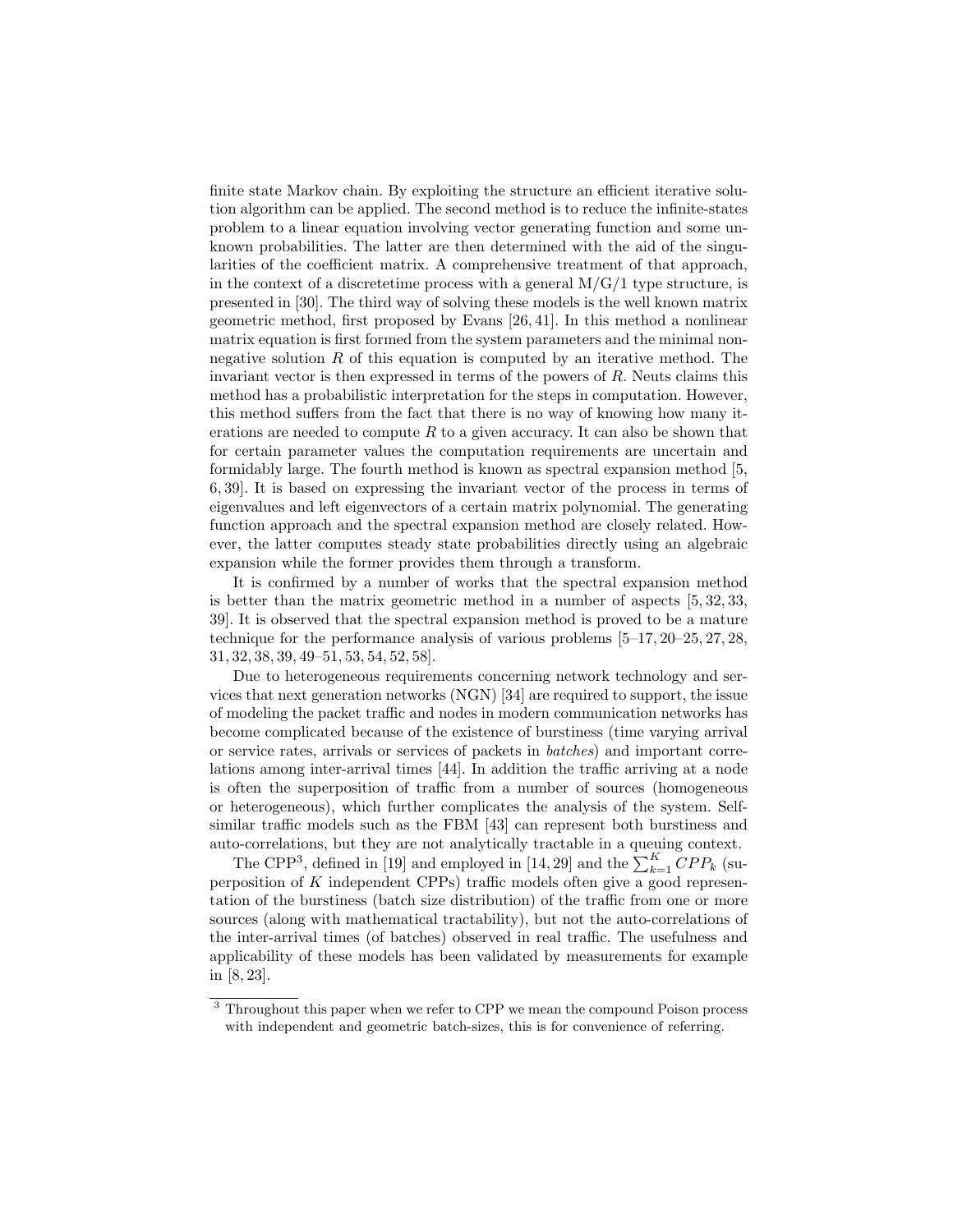Recently, we have proposed two new queuing models, the MM  $\sum_{k=1}^{K} CPP_k/\text{GE/c/L}$  G-queue [10] with homogenous servers (the Sigma queue) and with heterogeneous servers (the  $Hetsigma$  queue [8]). We have also developed some transformations which, when applied to the steady state balance equations, result in QBD-M type computable form. These models do provide a large flexibility to accommodate geometric as well as non-geometric batch sizes in both arrivals and services, and hence are capable of emerging as generalized Markovian node models. In these queues, the GE service time distribution is widely used, which is motivated by the fact that only the mean and variance may be computed reliably from the measurements. Therefore a choice of the distributions which implies least bias is that of the GE distribution [35, 47]. The parameters of the GE distribution are estimated from the real traffic trace in our numerical study. Moreover, the accommodation of large or unbounded batch-sizes, with efficient steady state queuing solutions, is a definitive advantage of our models besides the ability to accommodate negative customers.

In this paper, we present the spectral expansion methodology for the QBM-M queue. Then we give the short overview of the  $Hetsigma$  queuing model, efficient computation of its steady state performance, possible extensions, along with some non-trivial applications to the performance evaluation of some problems in telecommunications networks.

The rest of the paper is organized as follows. Section 2 gives a brief overview of the important stochastic processes and distributions used in the new queuing model. It also presents the spectral expansion for QBD-M processes. The Het-Sigma queue is described in Section 3. The required steady state solution and an application are given in Sections 4 and 5, respectively. Some extensions are discussed in Section 6. Future directions to this research and conclusions are dealt in Section 7.

# 2 A Brief Overview of the Stochastic Processes and Distributions Involved

### 2.1 The QBD-M process

The QBD-M (Quasi Simultaneous-Bounded-Multiple Births and Simultaneous-Bounded-Multiple Deaths) process is a two-dimensional Markov process on a finite or semi-infinite lattice strip  $[5, 6, 39]$ . The state at any time t is denoted by two integer valued random variables,  $I(t)$  and  $J(t)$ .  $I(t)$  takes a finite set of values (*phases*)  $\{1, 2, \ldots, N\}$ , and  $J(t)$  takes a set of values (*levels*)  $\{0, 1, \ldots, L\}$ , where  $L$  can be finite or infinite. We assume that the Markov process,  $Y$  if  $L$  is infinite, and  $\overline{Y}$  if L is finite, is denoted by  $\{[I(t), J(t)]; t \leq 0\}$  and is irreducible.

The possible transitions underlying this Markov process are given by the following transition rate matrices, each of size  $N \times N$ :

 $A_i$ : purely lateral (phase) transitions –  $A_i(i, k)$  is the transition rate from state  $(i, j)$  to state  $(k, j)$   $(i \neq k; 0 \leq i, k \leq N; j = 0, 1, \ldots, L)$ .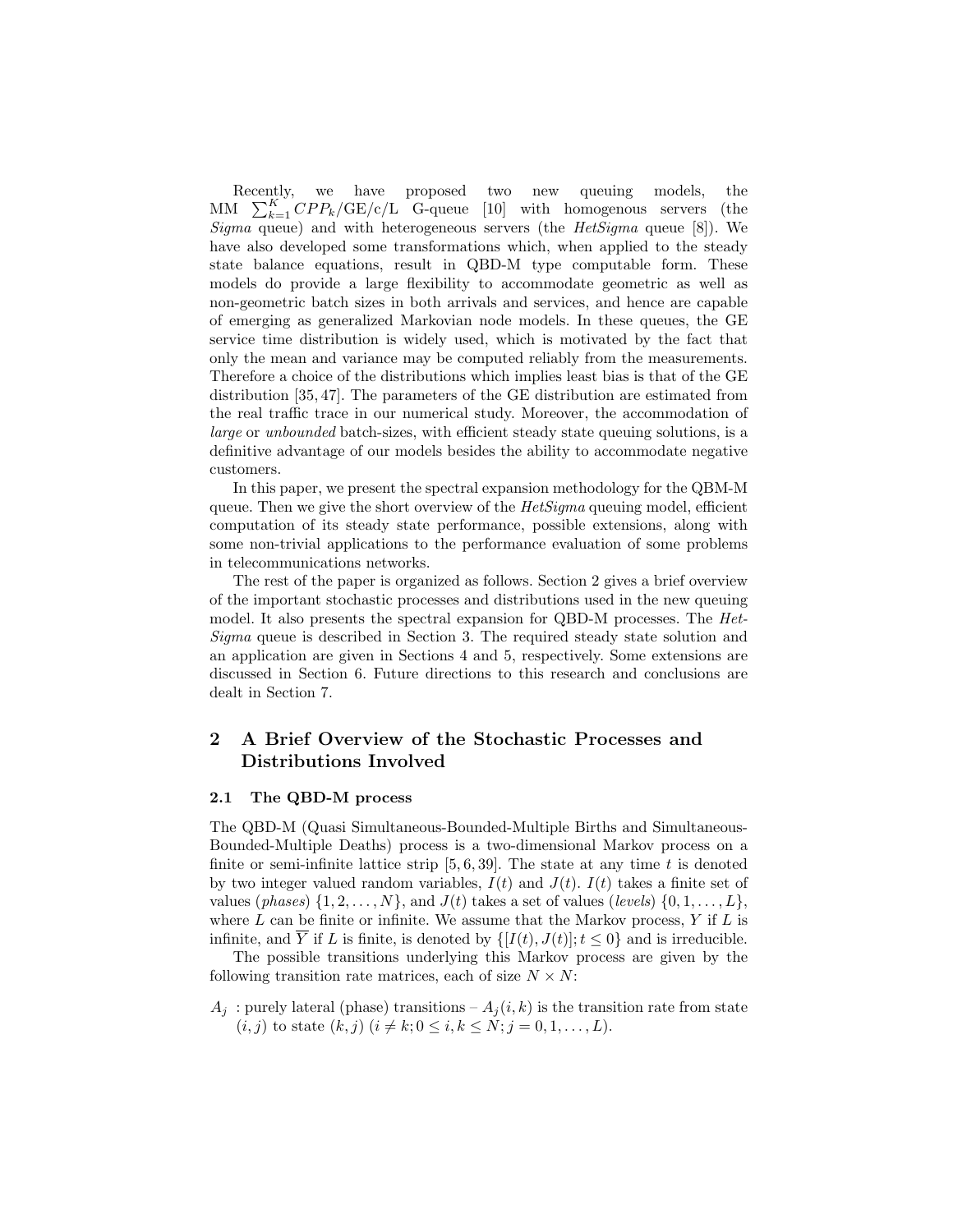- $B_{j,j+s}$ : bounded s-step upward transitions  $B_{j,j+s}(i,k)$  is the transition rate from the state  $(i, j)$  to state  $(k, j+s)$   $(0 \le i, k \le N; 1 \le s \le y_1; j = 0, 1, \ldots, L-1)$ .  $B_{j,j+s} = 0$  if  $j+s > L$ .
- $C_{j,j-s}$ : bounded s–step downward transitions  $C_{j,j-s}(i,k)$  is the transition rate from state  $(i, j)$  to state  $(k, j - s)$   $(0 \le i, k \le N; 1 \le s \le y_2; j = 1, 2, ..., L)$ .  $C_{j,j-s} = 0$  if  $j - s < 0$ .

There is a threshold T such that,  $A_j = A$   $(j \geq T), B_{j,j+s} = B_s$   $(j \geq$  $T - y_1$ ,  $C_{i,j-s} = C_s$   $(j \geq T)$ , thus these matrices are independent of j.

The spectral expansion solution of the QBD-M process is based on the observation that the steady state balance equations can be written in the form

$$
\sum_{k=0}^{y} \mathbf{v}_{j+k} Q_k = 0 \qquad (T - y_1 \le j \le L - y - 1; \ y = y_1 + y_2), \tag{1}
$$

where the coefficient matrices  $Q_k$  can be obtained from system parameters, following the methodology in [6, 8, 14].

Therefore, when L is finite, the probability invariant vector  $\mathbf{v}_i$  is given by [5, 6, 39]

$$
\mathbf{v}_{j} = \sum_{l=1}^{y_{1}N} a_{l} \psi_{l} \lambda_{l}^{j-T+y_{1}} + \sum_{l=1}^{y_{2}N} b_{l} \gamma_{l} \xi_{l}^{L-1-j} \qquad (T - y_{1} \leq j \leq L - 1), \qquad (2)
$$

where  $(\lambda_k, \psi_k)$  are the left-eigenvalue and eigenvector pairs of the characteristic, quadratic matrix-polynomial  $Q(l) = \sum_{l=1}^{N}$  $k=0$  $Q_k \lambda^k$  pertaining to the Markov process Y, and  $(\xi_k, \gamma_k)$  are the left-eigenvalue and eigenvector pairs of the characteristic, quadratic matrix polynomial  $\overline{Q}(l) = \sum_{i=1}^{y}$  $k=0$  $Q_{y-k} \lambda^k$ .  $a_l$  and  $b_l$  are the constants, which can be determined with the aid of the state-dependent balance equations [5].

When  $L$  is infinite (unbounded) and the ergodicity condition is satisfied, then the above solution reduces to

$$
\mathbf{v}_{j} = \sum_{l=1}^{Ny_1} a_l \psi_l \lambda_l^{j-T+y_1} \quad (j = T - y_1, T - y_1 + 1, \ldots) \,. \tag{3}
$$

### 2.2 The QBD-U process

In a QBD-M process, if  $y_1$  or  $y_2$  is unbounded, it becomes a QBD-U process (Quasi Simultaneous-Unbounded-Multiple Births and Simultaneous-Unbounded-Multiple Deaths). QBD-U processes are very useful in performance modeling of NGN as we shall see in the rest of this paper. Only in certain special cases of the QBD-U processes, there have been efficient, exact steady state solution methods [14, 15].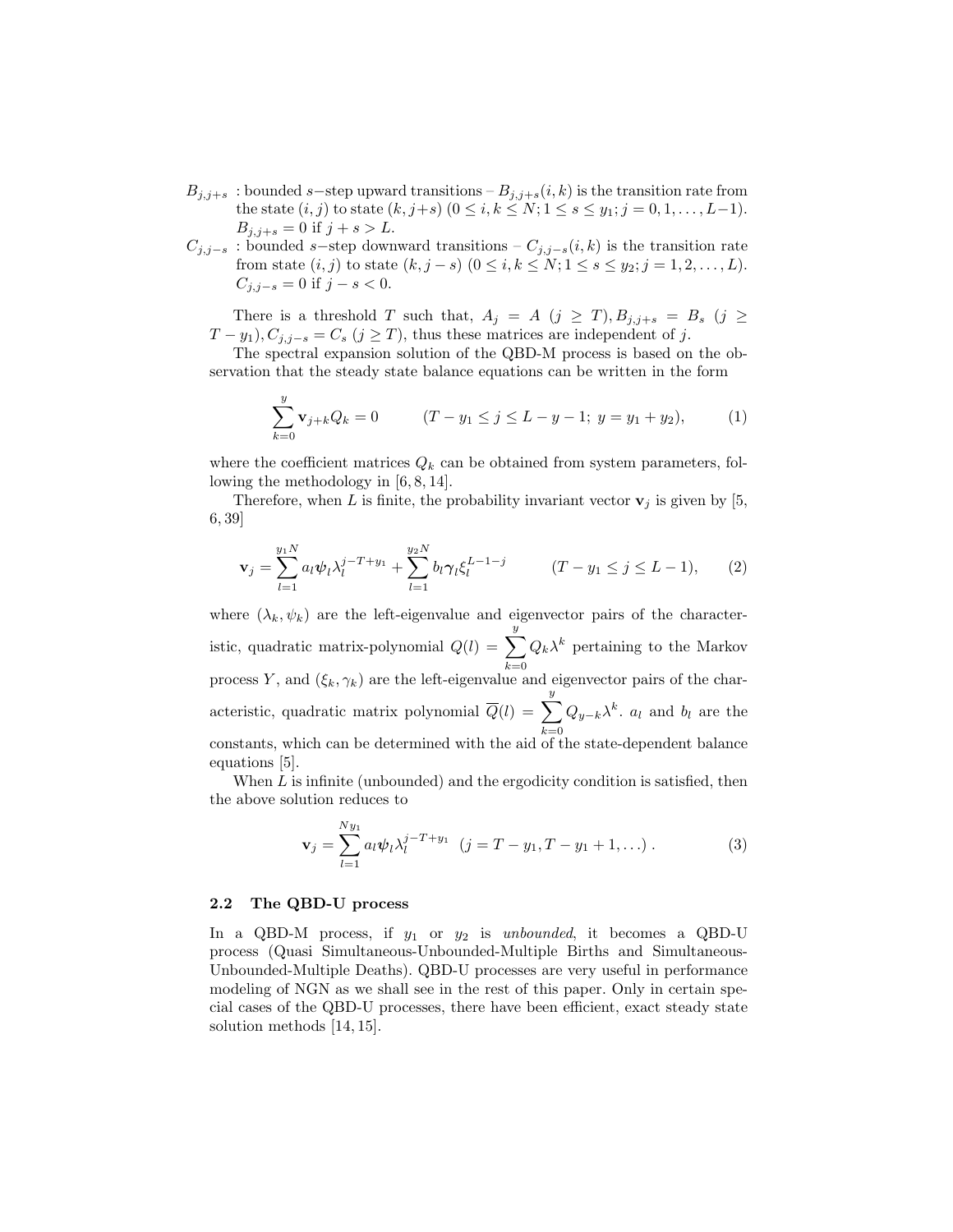### 2.3 The Generalized Exponential (GE) distribution

Excellent treatment of the GE distribution, its usefulness and applications are available in [35, 47]. The GE distribution is versatile, possessing pseudomemoryless properties. This makes the solution of many queuing systems and networks employing GE distribution analytically tractable [35]. The GE distribution is given in the following form:

$$
F(t) = P(W \le t) = 1 - (1 - \phi)e^{-\mu t} \ (t \ge 0),\tag{4}
$$

where W is the GE random variable with parameters  $\mu$ ,  $\phi$ . Thus, the GE parameter estimation can be obtained by  $1/\nu$ , the mean, and  $C_{coeff}^2$ , the squared coefficient of variation of the inter-event time of the sample as

$$
1 - \phi = 2/(C_{coeff}^2 + 1) \ ; \ \mu = \nu(1 - \phi) \ . \tag{5}
$$

For  $C_{coeff}^2 > 1$ , the GE model is a mixed-type probability distribution, e.g. Hyperexponential-2 having the same mean and coefficient of variation, and with one of the two phases having zero service time, or, a bulk type distribution with an underlying counting process equivalent to a Batch (or Bulk) Poisson Process (BPP) with batch-arrival rate  $\mu$  and geometrically distributed batch size with mean  $1/(1-\phi)$  and SCV  $(C_{coeff}^2 - 1)/(1 + C_{coeff}^2)$  (c.f. [47]). It can be observed that there is an infinite family of BPPs with the same GE-type inter-event time distribution. It is shown that, among them, the BPP with geometrically distributed bulk sizes (referred as the CPP through this paper) is the only one that constitutes a renewal process (the zero inter-event times within a bulk/batch are independent if the bulk size distribution is geometric [35]).

The choice of the GE distribution is often motivated by the fact that measurements of actual inter-arrival or service times may be generally limited in accuracy, and so only a few parameters (for example the mean and variance) can be computed reliably. Typically, when only the mean and variance can be relied upon, a choice of a distribution which implies least bias (bias means, introduction of arbitrary and false assumptions) is that of GE-type distribution [35, 47].

# 2.4 The CPP, MMCPP and  $\text{MM}\textstyle{\sum_{k=1}^K} CPP_k$  processes

Though BPP and CPP are synonymous, when we refer to a CPP in this paper, we actually refer to a CPP with independent and geometric batch-sizes, for convenience of referring.

When the parameters of a CPP are modulated by an external Markov chain, we obtain the MMCPP (Markov modulated CPP) process. Let the generator matrix of the modulating CTMC (continuous time Markov chain) be given by,

$$
Q = \begin{bmatrix} -q_1 & q_{1,2} & \dots & q_{1,N} \\ q_{2,1} & -q_2 & \dots & q_{2,N} \\ \vdots & \vdots & \ddots & \vdots \\ q_{N,1} & q_{N,2} & \dots & -q_N \end{bmatrix}
$$

,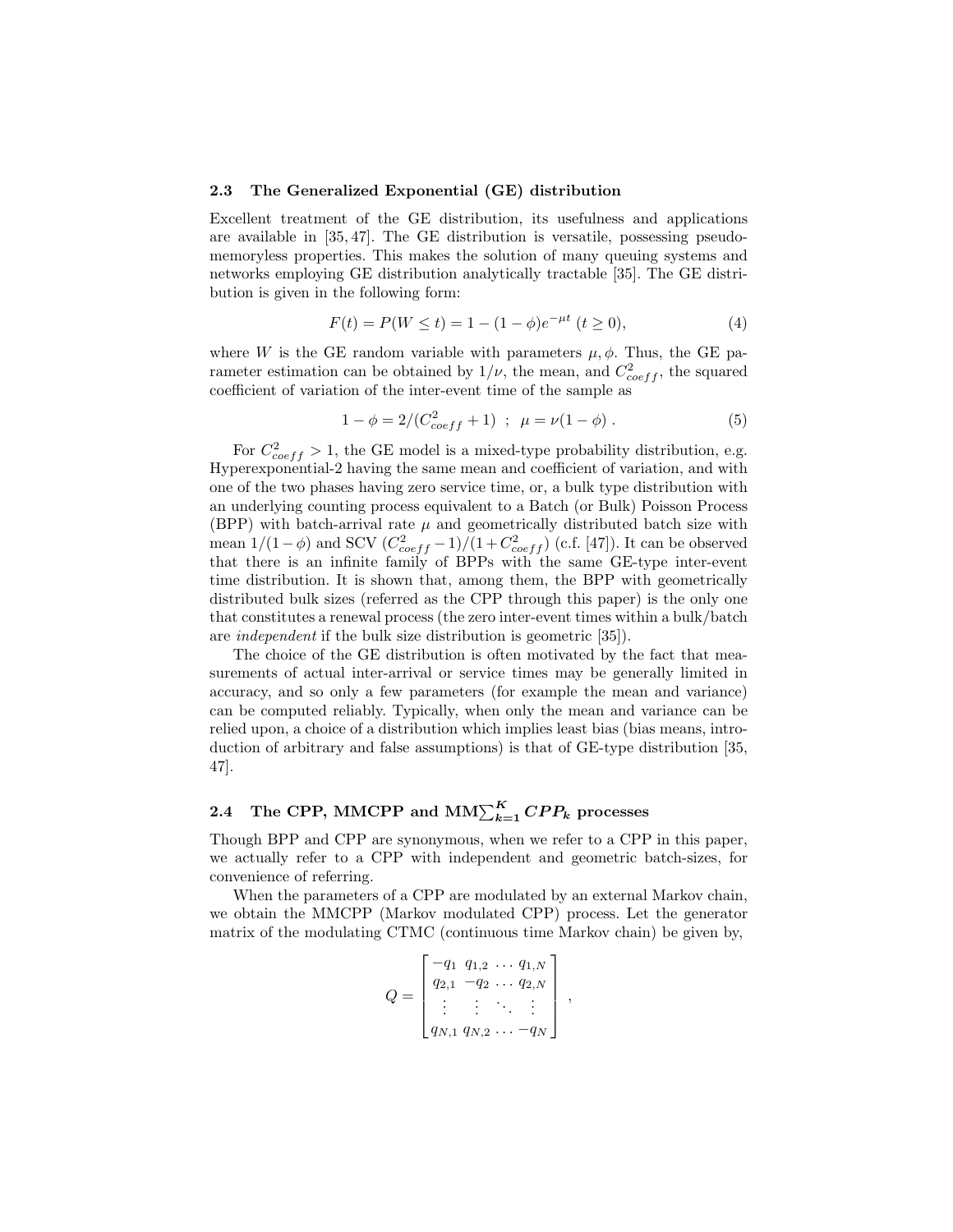where  $q_{i,k}$  ( $i \neq k$ ) is the instantaneous transition rate from phase i to phase k,  $q_{i,i} = 0 \; \forall i, \text{ and } q_i = \sum_{j=1}^N q_{i,j}, \quad (i = 1, \ldots, N)$ . Let  $\bm{r} = (r_1, r_2, \ldots, r_N)$  be the vector of equilibrium probabilities of the modulating phases. Then,  $r$  is uniquely determined by the equations,  $rQ = 0$ ;  $r e_N = 1$ , where  $e_N$  stands for the column vector with  $N$  elements, each of which is unity. In the MMCPP arrival process, the inter-arrival time distribution of customers, in phase  $i$ , is GE with parameters  $(\sigma_i, \theta_i)$ .

The  $\text{MM}_{k=1}^K \text{CPP}_k$  is obtained by Markov modulation of the parameters of the superposition of  $K$  independent CPP streams. That is, all the  $K$  independent CPPs are jointly Markov modulated.

# 3 The HetSigma Queuing Model

We introduce the terminology  $\textit{HetSigma}$  to denote the MM $\sum_{k=1}^{K}$  $k=1$  $\mathit{CPP}_k/\mathrm{GE}/\mathrm{c}/\mathrm{L}$ G-queue with heterogenous servers. In the queue, the effective customer arrival process is MM  $\sum_{k=1}^{K} CPP_k$  in which the superposed K CPPs are independent

and their parameters are jointly Markov modulated. The same modulating process also modulates the parameters of the service time and those of the CPP of the negative customers, as we shall see below in detail.

### 3.1 The arrival process

The arrival and service processes are modulated by the same continuous time, irreducible Markov phase process with  $N$  states. Let  $Q$  be the generator matrix of this process. The arrival process, in any given modulating phase, is the superposition of K independent CPP arrival streams of customers (or packets, in packet-switched networks) and an independent CPP of negative customers. Customers of different arrival streams are not distinguishable. The parameters of the GE inter-arrival time distribution of the  $k^{th}$   $(1 \leq k \leq K)$  customer arrival stream, in modulating phase i, are  $(\sigma_{i,k}, \theta_{i,k})$ , and  $(\rho_i, \delta_i)$  are those of the negative customers. That is, the inter-arrival time probability distribution function is  $1 - (1 - \theta_{i,k})e^{-\sigma_{i,k}t}$ , in phase i, for the  $k^{th}$  stream of customers, and  $1 - (1 - \delta_i)e^{-\rho_i t}$  for the negative customers. Thus, in a given phase, all the  $K + 1$  arrival *point*-processes are Compound Poisson, with batches arriving at each point having geometric size distribution. Specifically, in phase  $i$ , the probability that a batch is of size s is  $(1 - \theta_{i,k})\theta_{i,k}^{s-1}$  for the  $k^{th}$  stream of customers, and  $(1 - \delta_i)\delta_i^{s-1}$  for the negative customers. Strictly during a given phase i, the effective arrival process is  $\sum_{k=1}^{K} CPP_{i,k}$ , where  $CPP_{i,k}$  is the  $k^{th}$  CPP arrival process in the modulating phase i.

Let  $\sigma_{i_{\cdot}}$ ,  $\overline{\sigma_{i_{\cdot}}}$  be the average arrival rate of customer batches and customers in phase i respectively. Let  $\sigma$ ,  $\overline{\sigma}$  be the overall average arrival rate of batches and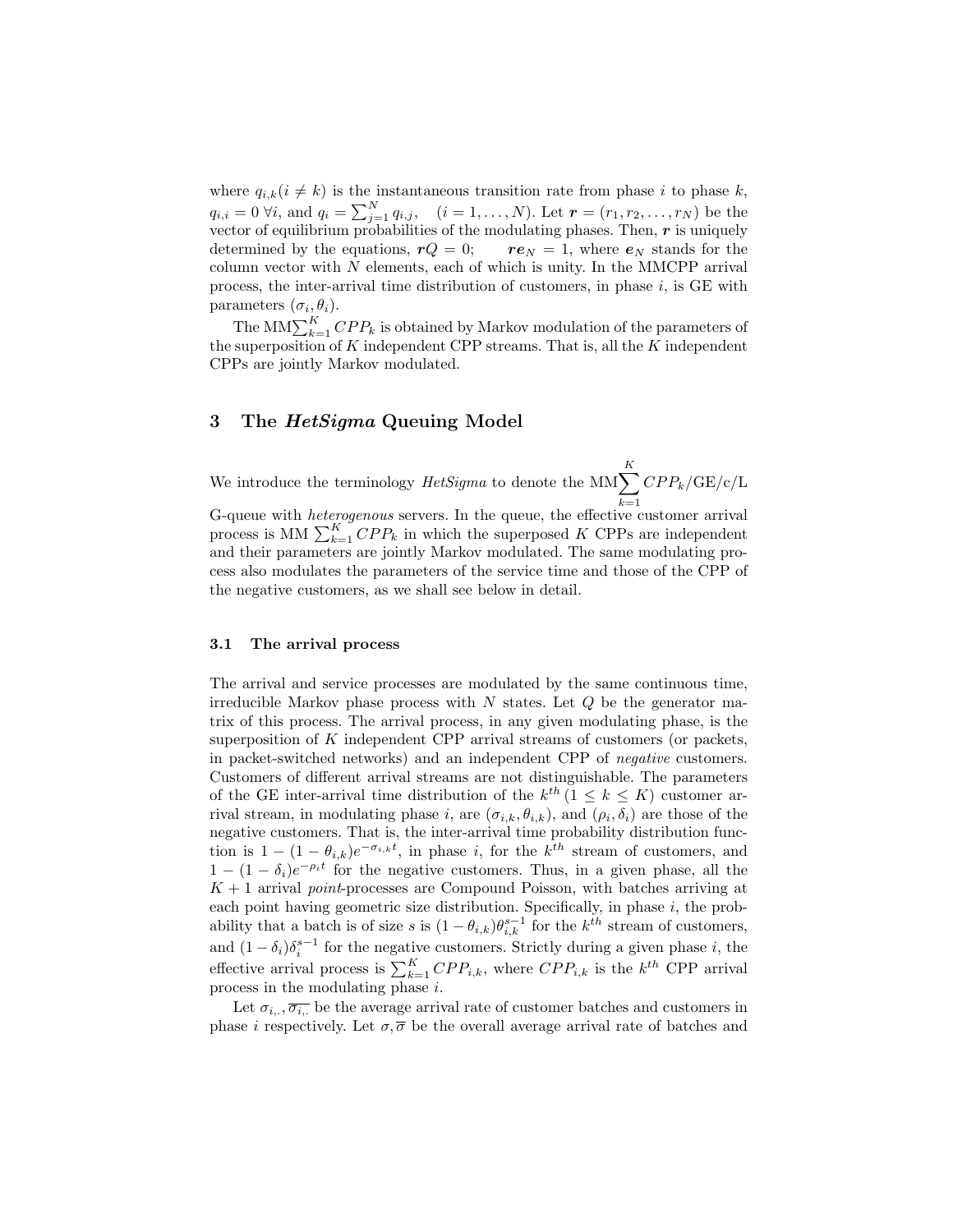customers respectively. Then, it can be written

$$
\sigma_{i,.} = \sum_{k=1}^{K} \sigma_{i,k}, \quad \overline{\sigma_{i,.}} = \sum_{k=1}^{K} \frac{\sigma_{i,k}}{(1 - \theta_{i,k})}, \quad \sigma = \sum_{i=1}^{N} \sigma_{i,.} r_i, \quad \overline{\sigma} = \sum_{i=1}^{N} \overline{\sigma_{i,.}} r_i \tag{6}
$$

#### 3.2 The GE multi-server

The *HetSigma* queue is the extension of the *Sigma* queue in [10], where the service facility has c heterogeneous servers in parallel. The servers are numbered just as their service priorities, *i.e.*  $1, 2, \ldots, c$ , without loss of generality. The GE-distributed service time parameters of server  $n$ , in phase  $i$ , are  $\mu_{i,n}, \phi_{i,n}$   $(n = 1, 2, \ldots, c)$ . A number of scheduling policies can be thought of. Though, in principle, a number of scheduling policies can indeed be modeled by following our methodology, the one that we have adopted in this paper, for illustration and detailed study, is as follows. A set of service priorities is chosen by giving each server a unique service priority,  $1$  is the highest and  $c$  is the lowest. This set can be chosen arbitrarily from the c! different possible ways. However, the impact of choosing service priorities can be very high on the performance measures, whose study is not in the scope of this paper. The optimal allocation of service priorities can be an interesting research item for investigation.

The service discipline is FCFS (First Come First Scheduled, for service) and each server serves at most one positive customer at any given time. Customers, on their completion of service, leave the system. When the number of customers in the system, j, (including those in service if any) is  $\geq c$ , then only c customers are served with the rest  $(j - c)$  waiting for service. When  $j < c$ , only the first j servers, (*i.e.*, servers numbered  $1, 2, \ldots, j$ ), are occupied and the rest are idle. This is made possible by what is known as customer switching. Thus, when server n becomes idle, an awaiting customer would be taken up for service. If there is no awaiting customer, then a customer that is being served by the lowest possible priority server (*i.e.*, among servers  $(c, c - 1, \ldots, n + 1)$ ) switches to server  $n$ . In such a switching, the (batch) service time is governed by either resume or repeat with resampling, thus preserving the Markovian property. The switching is instantaneous or the switching time is treated negligible. Negative customers neither wait in the queue, nor are served.

The operation of the GE server is similar to that described above in the *Sigma* case [10]. The batch size associated with a service completion is bounded by one more than the number of customers waiting to commence service at the departure instant. When  $c \leq j \leq L+1$ , the maximum batch size at a departure instant obviously is  $j - c + 1$ , only one server being able to complete a service period at any one instant under the assumption of exponentially distributed batch-service times. Thus, in phase  $i$ , the probability that a departing batch is of size  $s$  can be shown as,  $\sum_{n=1}^{c}$  $\frac{\mu_{i,n}(1-\phi_{i,n})\phi_{i,n}^{s-1}}{\mu_{i}}$  for  $1 \leq s \leq j-c$  and  $\sum_{n=1}^c$  $\frac{\mu_{i,n}\phi_{i,n}^{j-c}}{\mu_i}$  for  $s = j - c + 1$ , where  $\mu_i = \sum_{n=1}^{n} \mu_{i,n}$ . However, when  $1 \leq j \leq c$ , the departing batch has size 1 since each customer is already engaged by a server and there are no customers waiting to commence service.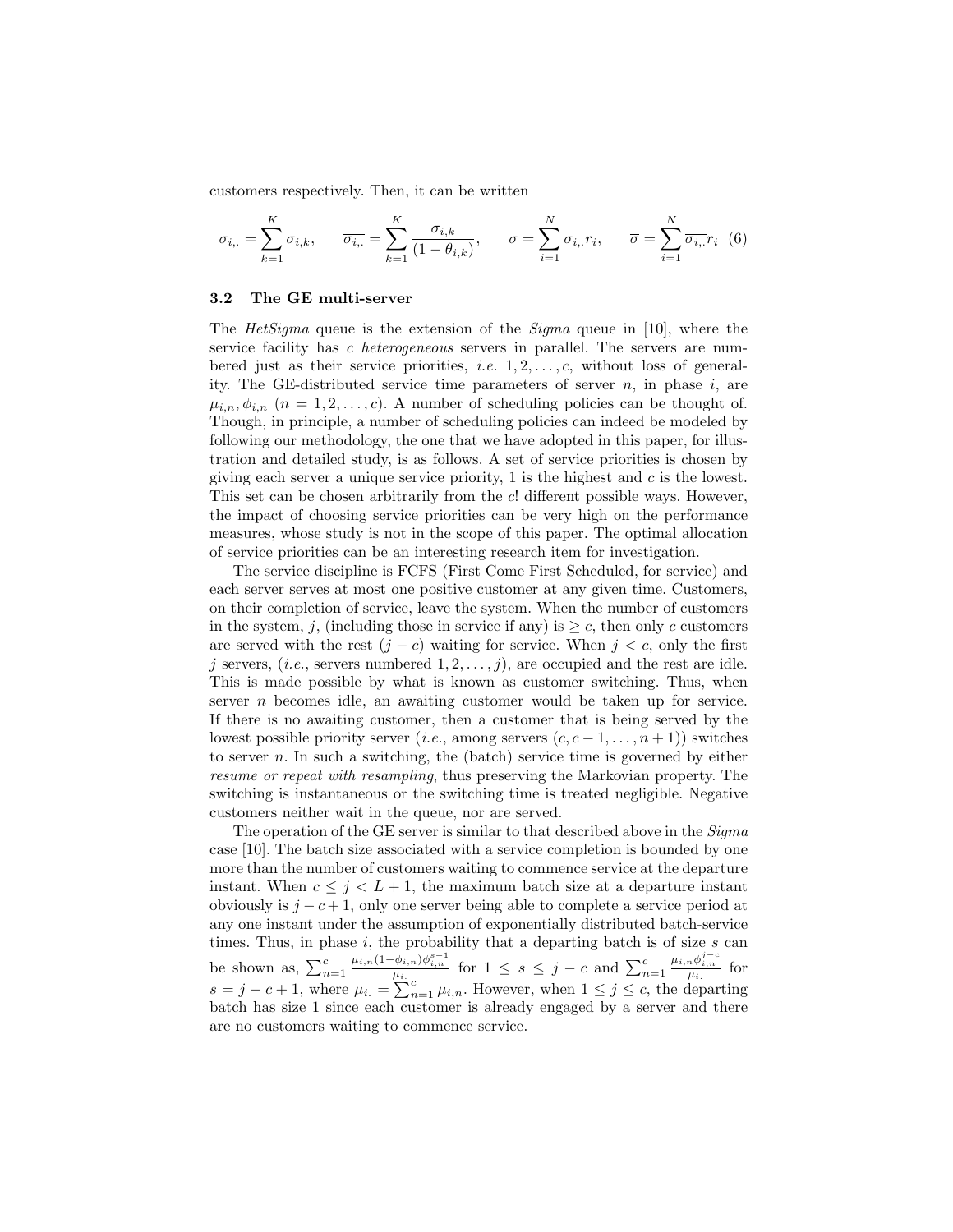#### 3.3 Negative customer semantics

A negative customer removes a positive customer in the queue, according to a specified killing discipline. A number of different killing disciplines are indeed possible, suitable in different contexts.

The RCE killing discipline We consider here a variant of the RCE killing discipline (removal of customers from the end of the queue), where the most recent positive arrival is removed, but which does not allow a customer actually in service to be removed: a negative customer that arrives when there are no positive customers waiting to start service has no effect. We may say that customers in service are immune to negative customers or that the service itself is immune servicing. Such a killing discipline is suitable for modeling e.g. load balancing, where work is transferred from overloaded queues but never work, that is, actually in progress.

When a batch of negative customers of size  $l(1 \leq l \leq j-c)$  arrives, l positive customers are removed from the end of the queue leaving the remaining  $j - l$ positive customers in the system. If  $l \geq j - c \geq 1$ , then  $j - c$  positive customers are removed, leaving none waiting to commence service (queue length becomes c). If  $j \leq c$ , the negative arrivals have no effect since all customers are in service.

 $\overline{\rho_i}$ , the average arrival rate of negative customers in phase i and  $\overline{\rho}$ , the overall average arrival rate of negative customers are given by

$$
\overline{\rho_i} = \frac{\rho_i}{1 - \delta_i} \; ; \quad \overline{\rho} = \sum_{i=1}^N r_i \overline{\rho_i} . \tag{7}
$$

Other killing disciplines Apart from the RCE with *immune servicing*, there are two other popular killing disciplines, the RCE-inimmune servicing and the RCH killing disciplines. The applicability of the killing disciplines rather depends on the situation and the purpose, and hence depending on these, many more killing disciplines are theoretically possible. Our methodology can easily be extended to many other killing disciplines also, this is explained briefly in this section.

The RCE-inimmune servicing- In this, the negative customer removes the most recent positive arrival regardless of whether it is in service or waiting. This is the traditional killing discipline suited to the modeling of killing signals in speculative parallelism. It can also be used to model cell losses caused by the arrival of a corrupted cell or one encountering a full buffer, when the preceding cells of a packet would be discarded.

The RCH discipline- Another popular killing discipline is the RCH (Removal of customers from the head of the queue) killing discipline. This is appropriate for modeling server breakdowns, where a customer in service will be lost for sure and may be also a portion of queue of waiting customers. The RCH killing discipline is already applied to the case of the MM  $\text{CPP}/\text{GE/c}/1$  G-queue in [14].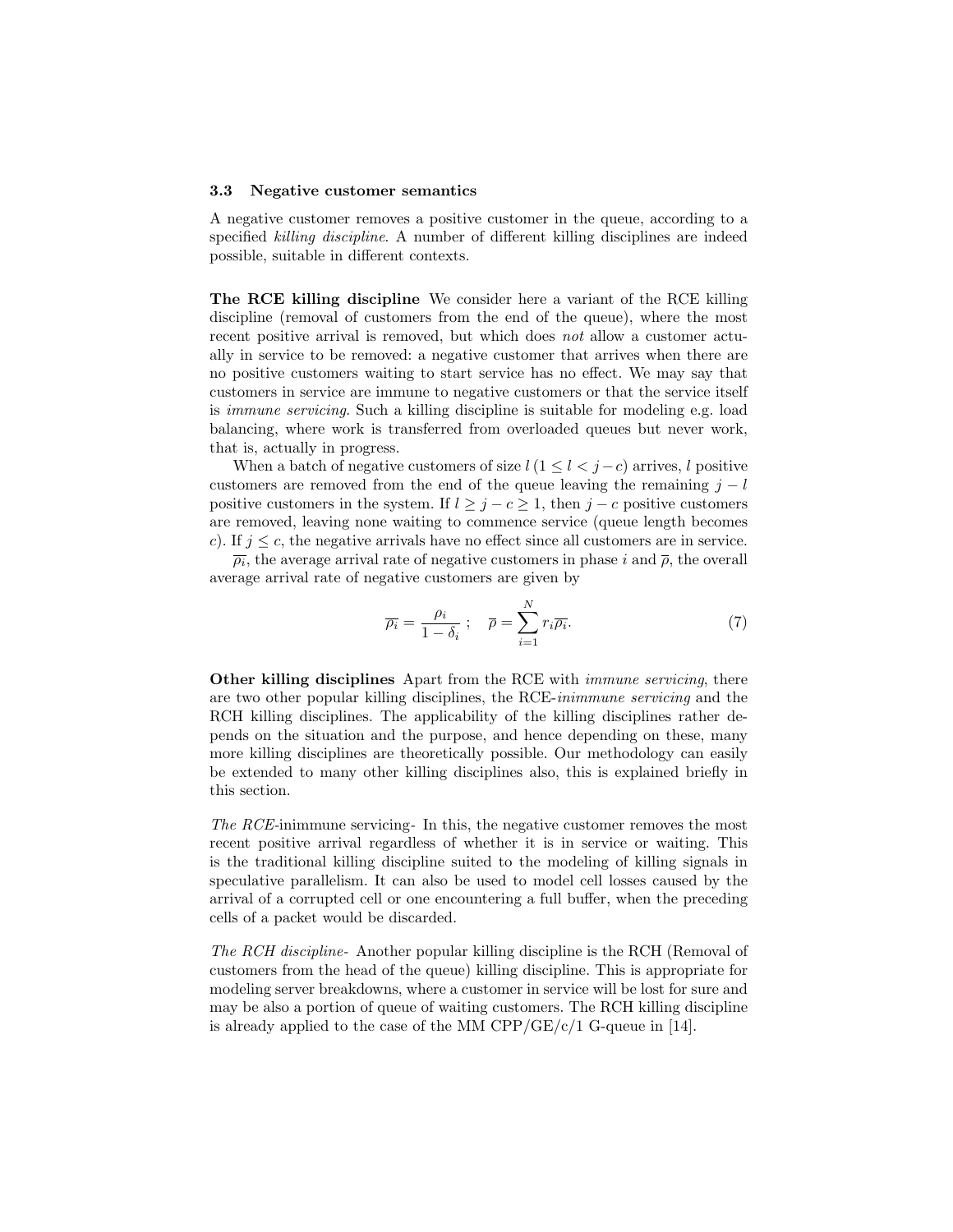#### 3.4 Condition for stability

When  $L$  is finite, the system is ergodic since the representing CTMC is irreducible. Otherwise, i.e. when the queuing capacity is unbounded, the overall average departure rate increases with the queue length, and its maximum (the overall average departure rate when the queue length tends to  $\infty$ ) can be determined as,

$$
\overline{\mu} = \sum_{n=1}^{c} \sum_{i=1}^{N} \frac{r_i \mu_{i,n}}{1 - \phi_{i,n}}.
$$
\n(8)

Hence, the necessary and sufficient condition for the existence of steady state probabilities is,  $\overline{\sigma} < \overline{\rho} + \overline{\mu}$ .

#### 3.5 The Markov model

The state of the system at any time t can be specified completely by two integervalued random variables,  $I(t)$  and  $J(t)$ .  $I(t)$  varies from 1 to N, representing the phase of the modulating Markov chain, and  $0 \leq J(t) < L+1$  represents the number of positive customers in the system at time  $t$ , including any in service. The system is now modeled by a CTMC  $\overline{Y}$  (Y if L is infinite), on a rectangular lattice strip. Let  $I(t)$ , the phase, vary in the horizontal direction and  $J(t)$ , the queue length or level, in the vertical direction. We denote the steady state probabilities by  $\{p_{i,j}\}\$ , where  $p_{i,j} = \lim_{t\to\infty} Prob(I(t) = i, J(t) = j)\$ , and let  $\mathbf{v}_j = (p_{1,j}, \ldots, p_{N,j}).$  The process  $\overline{Y}$  evolves due to the following instantaneous transition rates:

- (a)  $q_{i,k}$  purely lateral transition rate from state  $(i, j)$  to state  $(k, j)$ , for all  $j \geq 0$  and  $1 \leq i, k \leq N$   $(i \neq k)$ , caused by a phase transition in the modulating Markov process  $(q_{i,i} = 0);$
- (b)  $B_{i,j,j+s}$  s-step upward transition rate from state  $(i, j)$  to state  $(i, j + s)$ , caused by a new batch arrival of size  $s$  of positive customers in phase  $i$ . For a given  $j$ , s can be seen as bounded when  $L$  is finite and unbounded when  $L$  is infinite;
- (c)  $C_{i,j,j-s}$  s-step downward transition rate from state  $(i,j)$  to state  $(i,j-s)$ ,  $(j - s \geq c + 1)$ , caused by either a batch service completion of size s or a batch arrival of negative customers of size  $s$ , in phase  $i$ ;
- (d)  $C_{i,c+s,c}$  s-step downward transition rate from state  $(i, c + s)$  to state  $(i, c)$ , caused by a batch arrival of negative customers of size  $\geq s$  or a batch service completion of size  $s (1 \leq s \leq L - c)$ , in phase *i*;
- (e)  $C_{i,c-1+s,c-1}$  s-step downward transition rate, from state  $(i, c-1+s)$  to state  $(i, c - 1)$ , caused by a batch departure of size  $s (1 \le s \le L - c + 1)$ , in phase i;
- (f)  $C_{i,j+1,j}$  1-step downward transition rate, from state  $(i, j+1)$  to state  $(i, j)$ ,  $(c \geq 2; 0 \leq j \leq c-2)$ , caused by a single departure, in phase i.

Notice that  $\overline{Y}$  and Y (i.e., when  $L = \infty$ ) are essentially QBD-U processes.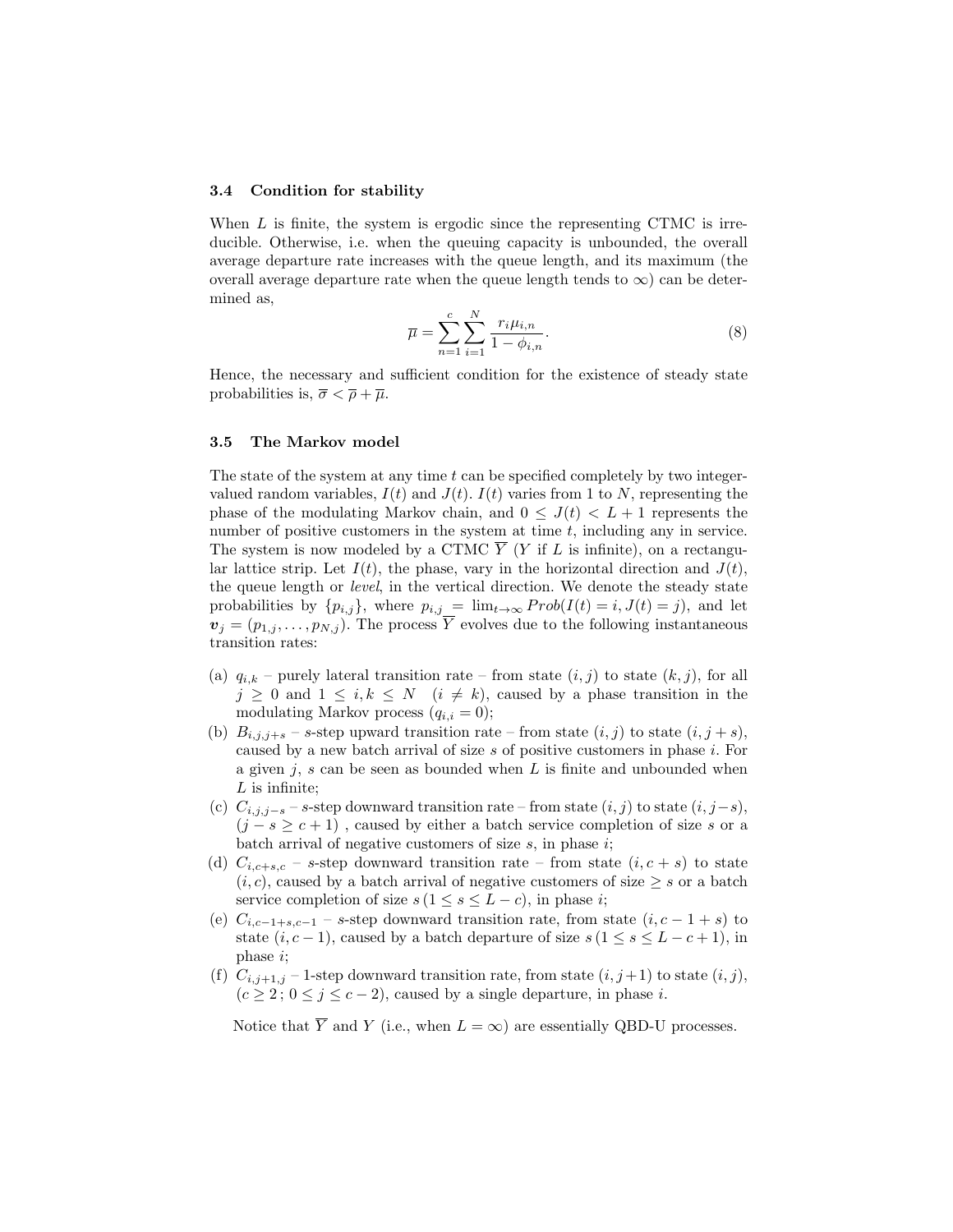# 3.6 The transition rate matrices

The transition rate matrices and parameters can be obtained as [8].

$$
B_{i,j-s,j} = \sum_{k=1}^{K} (1 - \theta_{i,k}) \theta_{i,k}^{s-1} \sigma_{i,k} \quad (\forall i ; 0 \leq j - s \leq L - 2 ; j - s < j < L);
$$
\n
$$
B_{i,j,L} = \sum_{k=1}^{K} \sum_{s=L-j}^{\infty} (1 - \theta_{i,k}) \theta_{i,k}^{s-1} \sigma_{i,k} = \sum_{k=1}^{K} \theta_{i,k}^{L-j-1} \sigma_{i,k} \quad (\forall i ; j \leq L - 1);
$$
\n
$$
C_{i,j+s,j} = \sum_{n=1}^{c} \mu_{i,n} (1 - \phi_{i,n}) \phi_{i,n}^{s-1} + (1 - \delta_i) \delta_i^{s-1} \rho_i
$$
\n
$$
(\forall i ; c+1 \leq j \leq L - 1 ; 1 \leq s \leq L - j)
$$
\n
$$
= \sum_{n=1}^{c} \mu_{i,n} (1 - \phi_{i,n}) \phi_{i,n}^{s-1} + \delta_i^{s-1} \rho_i \quad (\forall i ; j = c ; 1 \leq s \leq L - c)
$$
\n
$$
= \sum_{n=1}^{c} \phi_{i,n}^{s-1} \mu_{i,n} \qquad (\forall i ; j = c - 1 ; 1 \leq s \leq L - c + 1)
$$
\n
$$
= 0 \qquad (\forall i ; c \geq 2 ; 0 \leq j \leq c - 2 ; s \geq 2)
$$
\n
$$
= \sum_{n=1}^{j+1} \mu_{i,n} \qquad (\forall i ; c \geq 2 ; 0 \leq j \leq c - 2 ; s = 1);
$$

Define,

$$
B_{j-s,j} = \text{Diag} [B_{0,j-s,j}, B_{1,j-s,j}, \dots, B_{N,j-s,j}] \qquad (j-s < j \le L) ;
$$
  
\n
$$
B_s = B_{j-s,j} \qquad (j < L)
$$
  
\n
$$
= \text{Diag} \left[ \sum_{k=1}^K \sigma_{0,k} (1 - \theta_{0,k}) \theta_{0,k}^{s-1}, \dots, \sum_{k=1}^K \sigma_{N,k} (1 - \theta_{N,k}) \theta_{N,k}^{s-1} \right] ;
$$

$$
\Sigma_k = \text{Diag} \left[ \sigma_{0,k}, \sigma_{1,k}, \dots, \sigma_{N,k} \right] \qquad (k = 1, 2, \dots, K) ;
$$
\n
$$
\Theta_k = \text{Diag} \left[ \theta_{0,k}, \theta_{1,k}, \dots, \theta_{N,k} \right] \qquad (k = 1, 2, \dots, K) ;
$$
\n
$$
\Sigma = \sum_{k=1}^K \Sigma_k ;
$$
\n
$$
R = \text{Diag} \left[ \rho_0, \rho_1, \dots, \rho_N \right] ; \Delta = \text{Diag} \left[ \delta_0, \delta_1, \dots, \delta_N \right] ;
$$

$$
M_n = \text{Diag}\left[\mu_{0,n}, \mu_{1,n}, \ldots, \mu_{N,n}\right] \qquad (n = 1, 2, \ldots, c);
$$

$$
\Phi_n = \text{Diag}\left[\phi_{0,n}, \phi_{1,n}, \dots, \phi_{N,n}\right] \qquad (n = 1, 2, \dots, c) ;
$$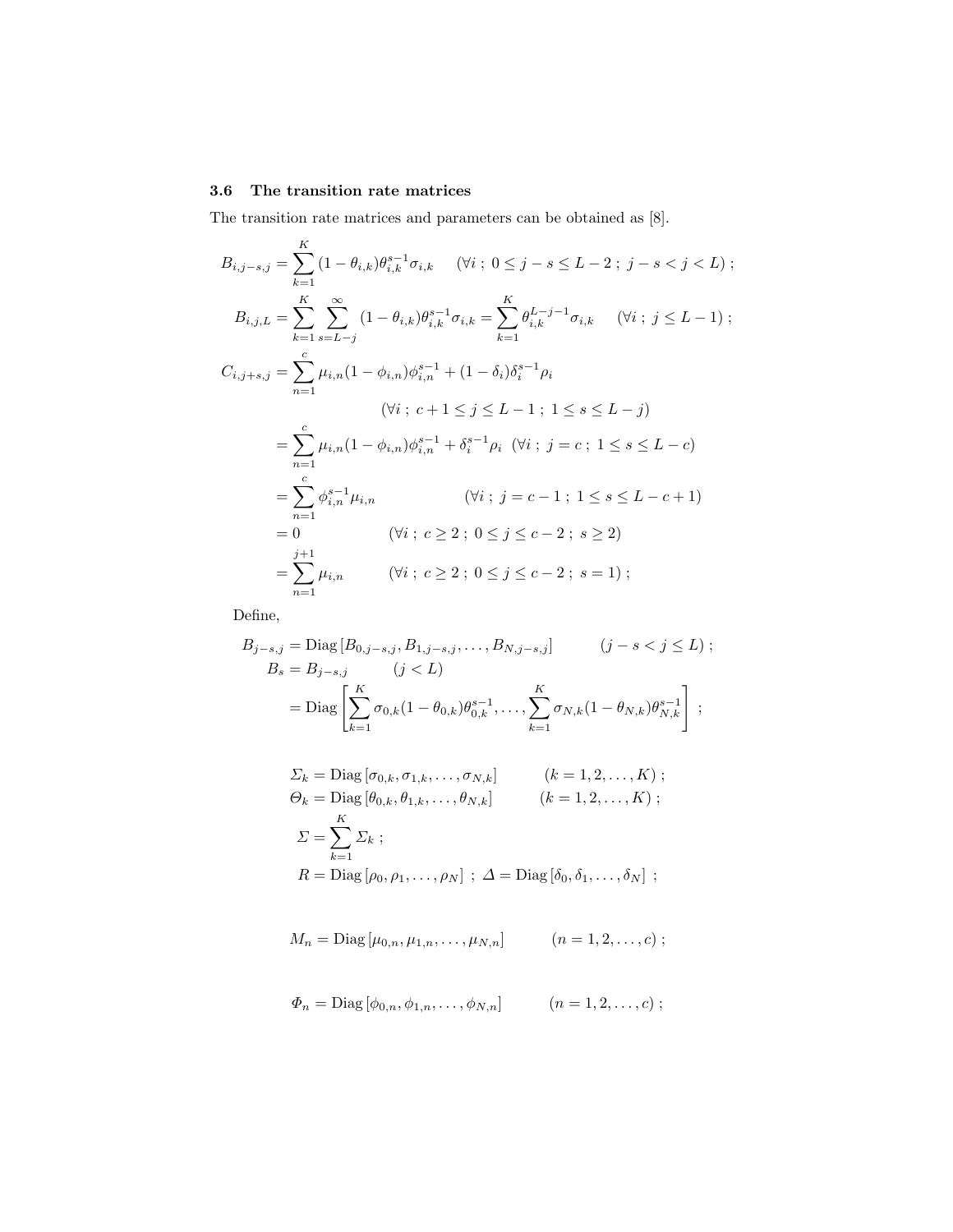$$
C_j = \sum_{n=1}^j M_n \qquad (1 \le j \le c) ;
$$
  
= 
$$
\sum_{n=1}^c M_n = C \qquad (j \ge c) ;
$$
  

$$
C_{j+s,j} = \text{Diag}[C_{0,j+s,j}, C_{1,j+s,j}, \dots, C_{N,j+s,j}] ;
$$
  

$$
E = \text{Diag}(\mathbf{e}_N^{'}) .
$$

Then, we get,

$$
B_{s} = \sum_{k=1}^{K} \Theta_{k}^{s-1} (E - \Theta_{k}) \Sigma_{k} ; B_{1} = B = \sum_{k=1}^{K} (E - \Theta_{k}) \Sigma_{k} ;
$$
  
\n
$$
B_{L-s,L} = \sum_{k=1}^{K} \Theta_{k}^{s-1} \Sigma_{k} ;
$$
  
\n
$$
C_{j+s,j} = \sum_{n=1}^{c} M_{n} (E - \Phi_{n}) \Phi_{n}^{s-1} + R(E - \Delta) \Delta^{s-1}
$$
  
\n
$$
(c+1 \leq j \leq L-1 ; s = 1, 2, ..., L-j) ;
$$
  
\n
$$
= \sum_{n=1}^{c} M_{n} (E - \Phi_{n}) \Phi_{n}^{s-1} + R \Delta^{s-1} \qquad (j = c; s = 1, 2, ..., L-c) ;
$$

$$
= \sum_{n=1}^{c} M_n \Phi_n^{s-1} \qquad (j = c - 1 \; ; \; s = 1, 2, \dots, L - c + 1) \; ;
$$
  
= 0 \qquad (c \ge 2 \; ; \; 0 \le j \le c - 2 \; ; \; s \ge 2) \; ;  
= C\_{j+1} \qquad (c \ge 2 \; ; \; 0 \le j \le c - 2 \; ; \; s = 1) \; .

# 4 Steady State Solution

The method presented in this Section is done for sufficiently large  $L$  such that  $L \geq 2c + K + 3$ . When  $L < 2c + K + 3$ , then the Markov process  $\overrightarrow{Y}$  can be solved by traditional methods [48].

First, the steady state balance equations are obtained [8]. Let the term  $\langle j \rangle$ denote the vector balance equation for level  $j$ . A novel methodology is developed to solve these equations exactly and efficiently. First these complicated equations are transformed to a computable form by using mathematically oriented transformations. The resulting transformed equations are of the QBD-M type and hence can be solved.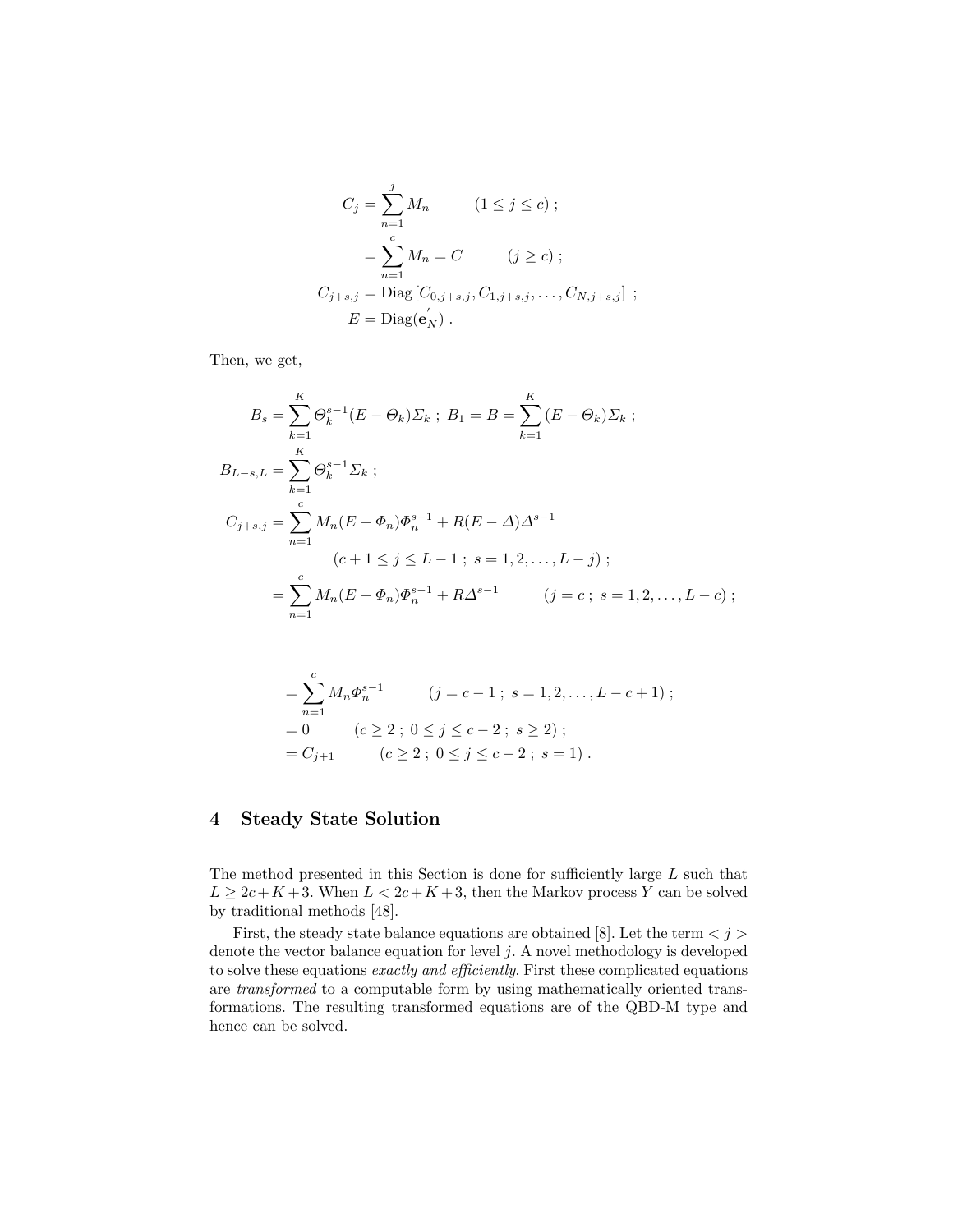Define the functions,  $F_{K,l}$   $(l = 1, 2, \ldots, K)$  and  $H_{c,n}$   $(n = 1, 2, \ldots, c)$  using their properties and recursions as given below.

$$
F_{k,0} = E, F_{k,k} = \prod_{i=1}^{k} \Theta_i \ (k = 1, 2, ..., K);
$$
  
\n
$$
F_{k,l} = 0 \ (k = 1, 2, ..., K; l < 0) \ ; \ F_{k,l} = 0 \ (k = 1, 2, ..., K; l > k) \ ;
$$
  
\n
$$
F_{1,0} = E \ ; \ F_{1,1} = \Theta_1 \ ;
$$
  
\n
$$
F_{k,l} = F_{k-1,l} + \Theta_k F_{k-1,l-1} \ (2 \le k \le K \ , \ 1 \le l \le k-1) \ ;
$$
  
\n(9)

$$
H_{m,0} = E, \quad H_{m,m} = \prod_{i=1}^{m} \Phi_i \quad (m = 1, 2, \dots, c);
$$
  
\n
$$
H_{m,n} = 0 \quad (m = 1, 2, \dots, c; \ n < 0) \quad ; \quad H_{m,n} = 0 \quad (m = 1, 2, \dots, c; \ n > m) \quad ;
$$
  
\n
$$
H_{1,0} = E \quad ; \quad H_{1,1} = \Phi_1 \quad ;
$$
  
\n
$$
H_{m,n} = H_{m-1,n} + \Phi_m H_{m-1,n-1} \quad (2 \le m \le c, \ 1 \le n \le m-1) \quad (10)
$$

Please note E is the Identity matrix of size  $N \times N$ . The parameters  $\Theta_i$  are the same as in [8].

Transformation 1 Modify simultaneously the balance equations for levels j  $(L - 2 - c \ge j \ge c + K + 1)$ , by the transformation:

$$
\langle \mathbf{j} \rangle^{(1)} \leftarrow \langle \mathbf{j} \rangle + \sum_{l=1}^{K} (-1)^{l} \langle \mathbf{j} - \mathbf{l} \rangle F_{K,l}(c + K + 1 \le j \le L - 2 - c);
$$
  

$$
\langle \mathbf{j} \rangle^{(1)} \leftarrow \langle \mathbf{j} \rangle \qquad (j > L - 2 - c \text{ or } j < c + K + 1).
$$

Apply the second transformation to the resulting equations.

Transformation 2 Modify simultaneously the balance equations for levels j (L − 2 − c ≥ j ≥ c + K + 1), by the transformation:

$$
\langle \mathbf{j} \rangle^{(2)} \leftarrow \langle \mathbf{j} \rangle^{(1)} + \sum_{n=1}^{c} (-1)^n \langle \mathbf{j} + \mathbf{n} \rangle^{(1)} H_{c,n}
$$
  

$$
(c + K + 1 \le j \le L - 2 - c);
$$
  

$$
\langle \mathbf{j} \rangle^{(2)} \leftarrow \langle \mathbf{j} \rangle^{(1)} \qquad (j > L - 2 - c \text{ or } j < c + K + 1).
$$

Apply the third and final transformation to the resulting equations.

Transformation 3 Modify simultaneously the balance equations for levels  $j (L - 2 - c \ge j \ge c + K + 1)$ , by the transformation:

$$
\langle \mathbf{j} \rangle^{(3)} \leftarrow \langle \mathbf{j} \rangle^{(2)} - \langle \mathbf{j} + 1 \rangle^{(2)} \Delta \qquad (c + K + 1 \le j \le L - 2 - c);
$$
  

$$
\langle \mathbf{j} \rangle^{(3)} \leftarrow \langle \mathbf{j} \rangle^{(2)} \qquad (j > L - 2 - c \text{ or } j < c + K + 1).
$$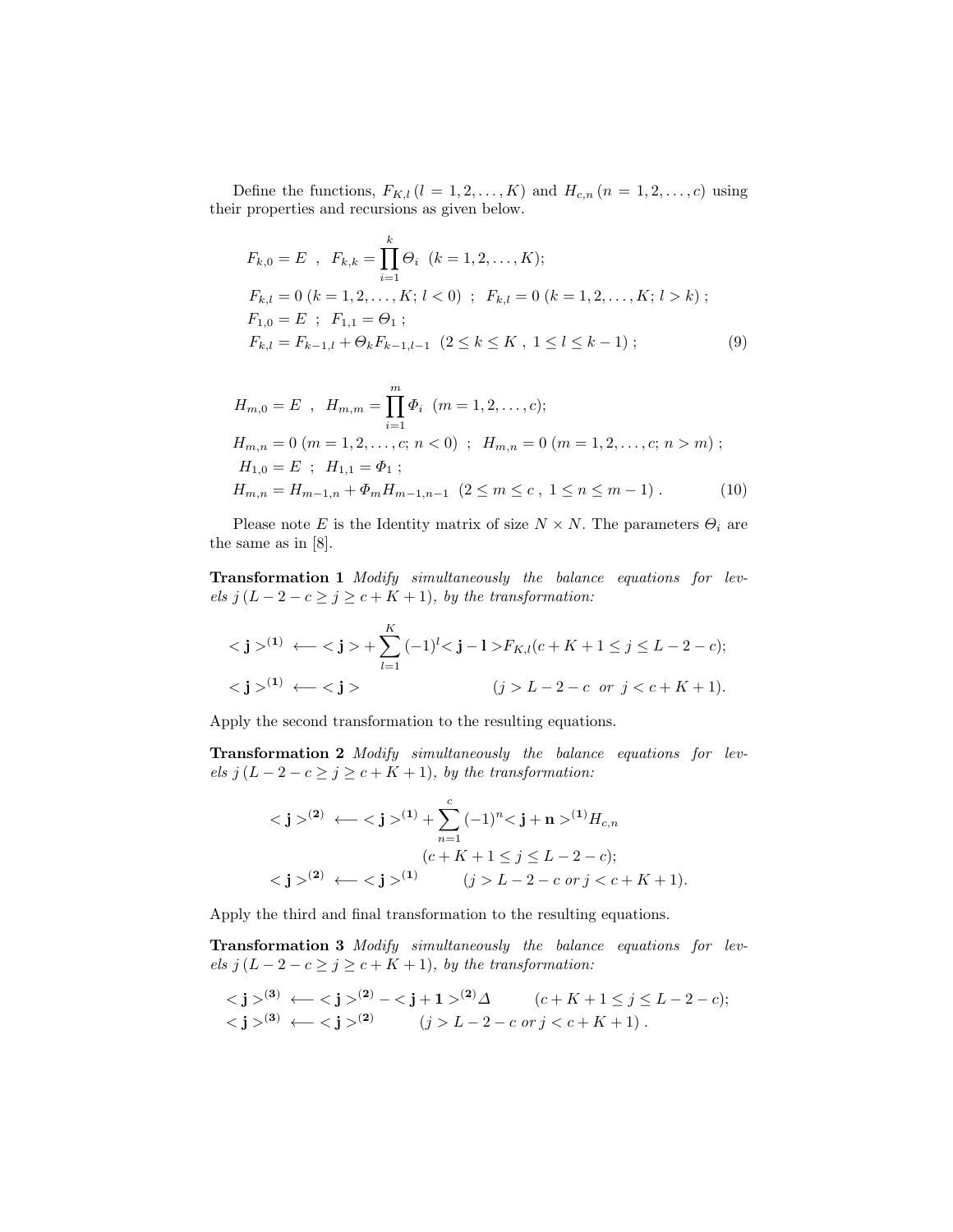Theorem 1. With these above three transformations, the transformed balance equation,  $\langle \mathbf{j} \rangle^{(3)}$ 's, for the rows  $(c+K+1 \leq j \leq L-2-c)$ , will be of the form:

$$
\mathbf{v}_{j-K}Q_0 + \mathbf{v}_{j-K+1}Q_1 + \dots + \mathbf{v}_{j+c+1}Q_{K+c+1} = 0
$$
  
(*j* = *L* – 2 – *c*, *L* – 1 – *c*, ..., *c* + *K* + 1), (11)

where  $Q_0, Q_1, \ldots, Q_{K+c+1}$  are  $K+c+2$  number of j-independent matrices which can be derived algebraically from the system parameters

Proof. With Transformation 1, we get

$$
<\mathbf{j}>\^{(1)}\leftarrow <\mathbf{j}>+\sum_{l=1}^{K}(-1)^{l}<\mathbf{j}-1>F_{K,l}.
$$
 (12)

Applying Transformation 2 to the  $j<sup>th</sup>$  row, from the above (12), we get

$$
<\mathbf{j}>\^{(2)}\leftarrow <\mathbf{j}>\^{(1)}+\sum_{n=1}^{c}(-1)^{n}<\mathbf{j}+\mathbf{n}>^{(1)}H_{c,n}.
$$
 (13)

Expanding the terms, equation (13) can be written as

$$
\langle \mathbf{j} \rangle^{(2)} \leftarrow \langle \mathbf{j} \rangle + \sum_{l=1}^{K} (-1)^{l} \langle \mathbf{j} - \mathbf{l} \rangle F_{K,l} + \sum_{n=1}^{c} (-1)^{n} \left[ \langle \mathbf{j} + \mathbf{n} \rangle + \sum_{l=1}^{K} (-1)^{l} \langle \mathbf{j} - \mathbf{l} + \mathbf{n} \rangle F_{K,l} \right] H_{c,n}.
$$
\n(14)

Applying Transformation 3 to the  $j<sup>th</sup>$  row, and substituting from the above (14), for  $\langle j+1 \rangle^{(2)}$ 

$$
\langle \mathbf{j} \rangle^{(3)} \leftarrow \langle \mathbf{j} \rangle + \sum_{l=1}^{K} (-1)^{l} \langle \mathbf{j} - \mathbf{l} \rangle F_{K,l} \n+ \sum_{n=1}^{c} (-1)^{n} \left[ \langle \mathbf{j} + \mathbf{n} \rangle + \sum_{l=1}^{K} (-1)^{l} \langle \mathbf{j} - \mathbf{l} + \mathbf{n} \rangle F_{K,l} \right] H_{c,n} \n- \left[ \langle \mathbf{j} + \mathbf{1} \rangle + \sum_{l=1}^{K} (-1)^{l} \langle \mathbf{j} + \mathbf{1} - \mathbf{l} \rangle F_{K,l} \right] \Delta \n- \sum_{n=1}^{c} (-1)^{n} \left[ \langle \mathbf{j} + \mathbf{1} + \mathbf{n} \rangle + \sum_{l=1}^{K} (-1)^{l} \langle \mathbf{j} + \mathbf{1} - \mathbf{l} + \mathbf{n} \rangle F_{K,l} \right] H_{c,n} \Delta.
$$
\n(15)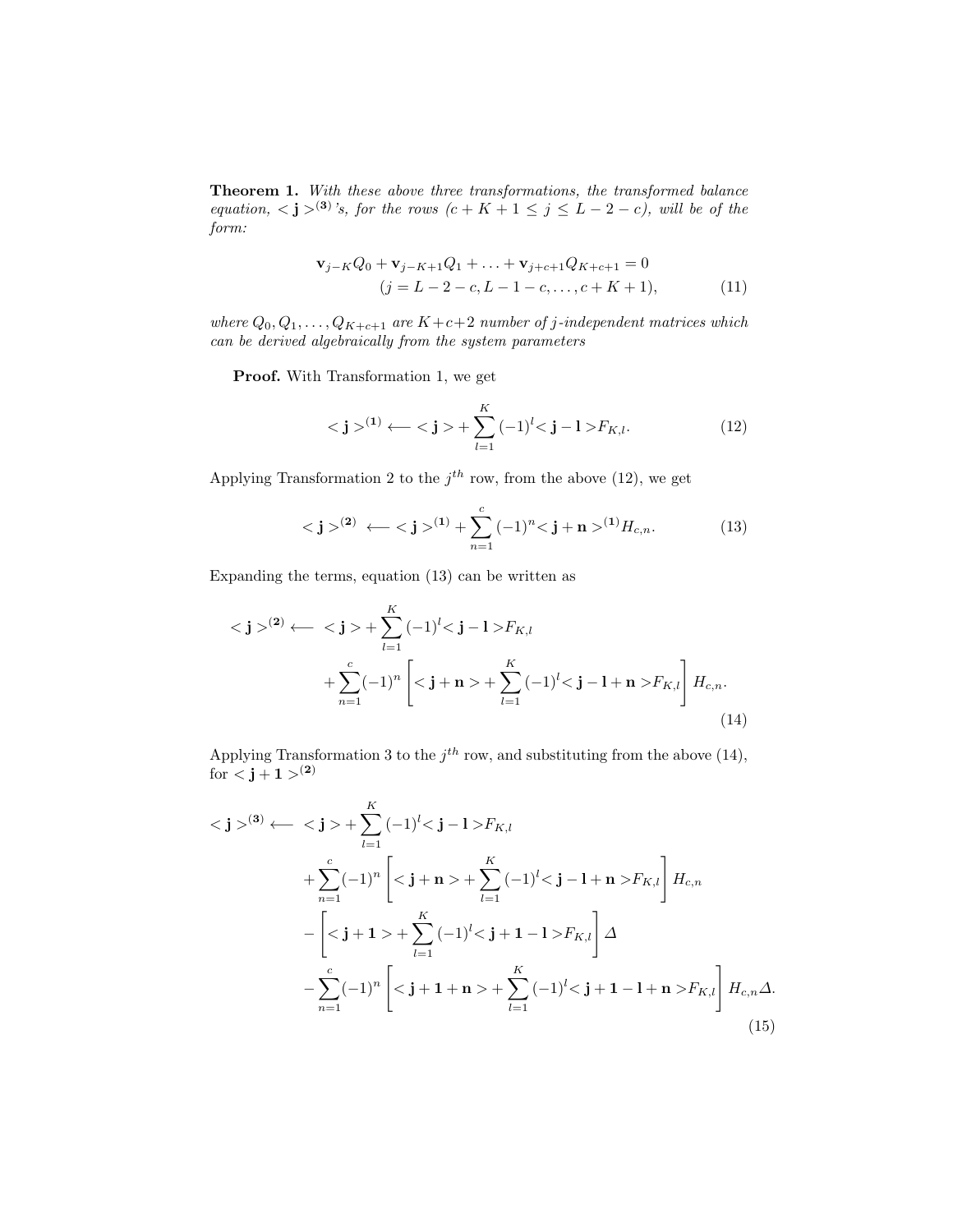Expanding and grouping the terms together, equation (15) can be written as

$$
\langle \mathbf{j} \rangle^{(3)} \longleftarrow \sum_{m=-c-1}^{K} \langle \mathbf{j} - \mathbf{m} \rangle G_{K,c,m}, \tag{16}
$$

where

$$
G_{K,c,m} = \sum_{\substack{l=n=m\\n=0,\dots,K\\n=0,\dots,c}} (-1)^{l+n} [F_{K,l} H_{c,n} + F_{K,l+1} H_{c,n} \Delta]
$$
  
= 
$$
\sum_{n=0}^{c} (-1)^{m+2n} [F_{K,m+n} + F_{K,m+n+1} \Delta] H_{c,n}
$$
  
= 
$$
(-1)^m \sum_{n=0}^{c} [F_{K,m+n} + F_{K,m+n+1} \Delta] H_{c,n} \quad (m = -1 - c, \dots, K).
$$
 (17)

The balance equations  $\langle j+c+1 \rangle, \ldots, \langle j \rangle, \ldots, \langle j-l \rangle, \ldots$  $\langle \mathbf{j}-\mathbf{K}\rangle$ , respectively are given by,

$$
\sum_{s=1}^{j+c+1} \sum_{k=1}^{K} \mathbf{v}_{j+c+1-s} \Theta_k^{s-1} (E - \Theta_k) \Sigma_k + \mathbf{v}_{j+c+1} [Q - \Sigma - C_{j+c} - R] + \sum_{s=1}^{L-j-c-1} \mathbf{v}_{j+c+1+s} C_{j+c+1+s, j+c+1} = 0;
$$

$$
\sum_{s=1}^{j} \sum_{k=1}^{K} \mathbf{v}_{j-s} \Theta_k^{s-1} (E - \Theta_k) \Sigma_k + \mathbf{v}_j [Q - \Sigma - C_j - R] + \sum_{s=1}^{L-j} \mathbf{v}_{j+s} C_{j+s,j} = 0 ;
$$
  
:

$$
\sum_{s=1}^{j-l} \sum_{k=1}^{K} \mathbf{v}_{j-l-s} \Theta_k^{s-1} (E - \Theta_k) \Sigma_k + \mathbf{v}_{j-l} [Q - \Sigma - C_{j-l} - R] + \sum_{s=1}^{L-j+l} \mathbf{v}_{j-l+s} C_{j-l+s,j-l} = 0 ;
$$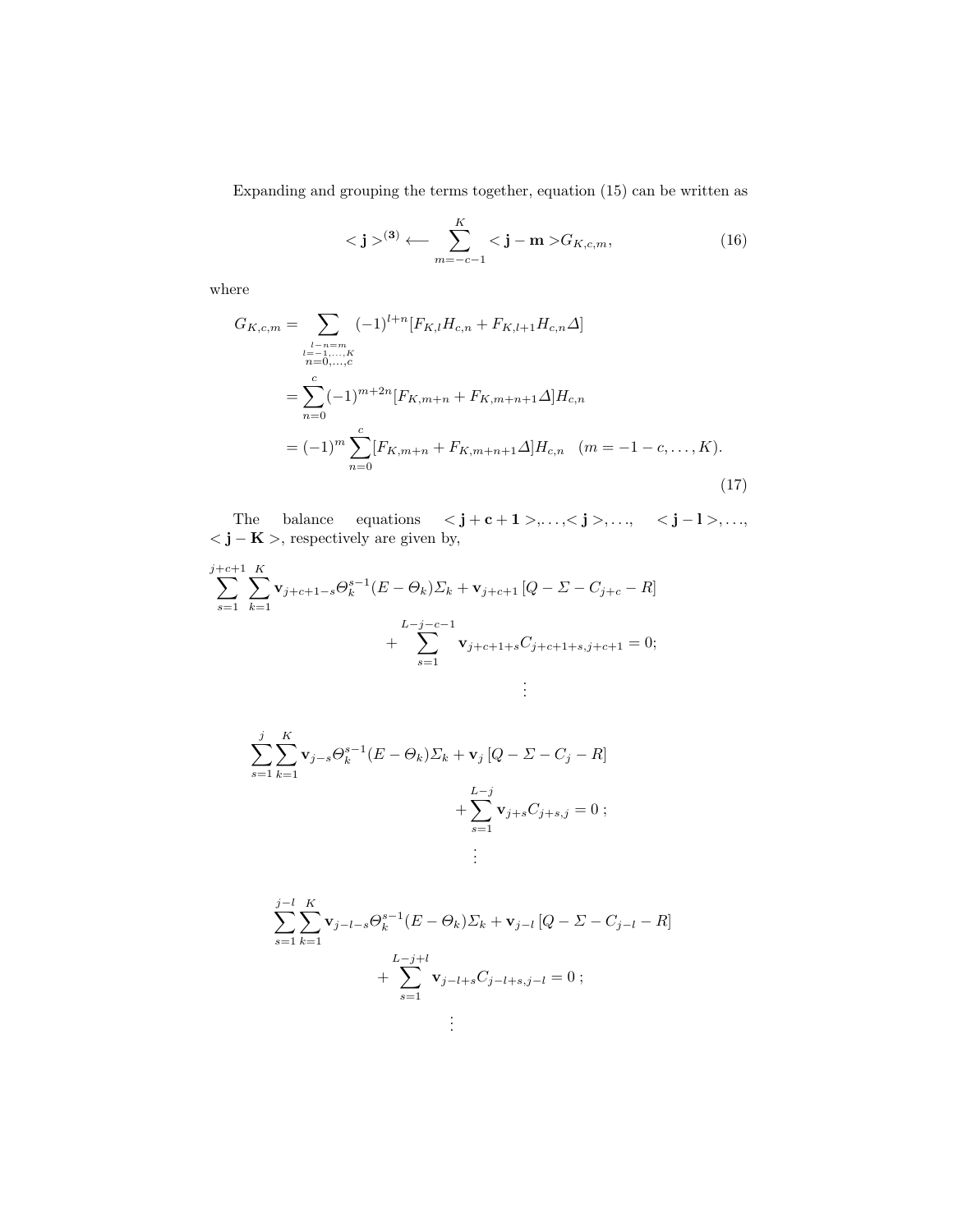$$
\sum_{s=1}^{j-K} \sum_{k=1}^{K} \mathbf{v}_{j-K-s} \Theta_k^{s-1} (E - \Theta_k) \Sigma_k + \mathbf{v}_{j-K} [Q - \Sigma - C_{j-K} - R] + \sum_{s=1}^{L-j+K} \mathbf{v}_{j-K+s} C_{j-K+s,j-K} = 0.
$$

Substituting or applying the above to (16), for the coefficients  $(Q_{K-m})$  of  $v_{j-m}$  in  $\langle j \rangle^{(3)}$ , we get

$$
Q_{K-m} = \sum_{l=-1-c}^{m-1} \left[ \sum_{n=1}^{K} \Theta_n^{m-l-1} (E - \Theta_n) \Sigma_n \right] G_{K,c,l} + [Q - \Sigma - C_{j-m} - R] G_{K,c,m}
$$
  
+ 
$$
\sum_{l=m+1}^{K} [C_{j-m,j-l}] G_{K,c,l}
$$
  
( $m = j - L, ..., -2, -1, 0, ..., K, ..., j$ ). (18)

Also, for  $m = -1 - c, 0, \ldots, K$ , substituting  $C_{j-m} = C$  and  $C_{j-m,j-l} =$  $C_{j-l+l-m,j-l} = \sum_{l=0}^{c}$  $n=1$  $M_n(E - \Phi_n)\Phi_n^{l-m-1} + R(E - \Delta)\Delta^{l-m-1}$  in (18), we get  $Q_{K-m} =$  $\sum^{m-1}$  $l=-1-c$  $\left[\frac{K}{\sum_{i=1}^{K}}\right]$  $n=1$  $\Theta_n^{m-l-1}(E-\Theta_n)\Sigma_n$ 1  $G_{K,c,l} + \left[Q - \varSigma - C - R\right] G_{K,c,m}$ K 1

+ 
$$
\sum_{l=m+1}^{K} \left[ \sum_{n=1}^{c} M_n (E - \Phi_n) \Phi_n^{l-m-1} + R(E - \Delta) \Delta^{l-m-1} \right] G_{K,c,l}
$$
  
(*m* = -1 - *c*, ..., 0, ..., *K*). (19)

Using the above, the required  $Q_l$ 's can be computed easily. Notice the above  $Q_l$ 's in equation (19) are j- independent. The other coefficients, *i.e.* those of  ${\bf v}_{i-K-1}, {\bf v}_{i-K-2}, \ldots, {\bf v}_0$  and of  ${\bf v}_{i+c+2}, {\bf v}_{i+c+3}, \ldots$ , can be shown to be zero, case wise, by using computer programs in Mathematica or other symbolic manipulation languages. A rigorous proof is indeed possible, but it is beyond the scope of the present paper  $\Box$ 

It is observed that the solution of the HetSigma queue can be performed within the framework of the QBD-M processes with the following threshold parameters  $y_1 = K$ ;  $y = K + c + 1$ ;  $T_1 = c + K + 1$ .

After obtaining  $F_{K,l}$ 's and  $H_{c,n}$ 's thus,  $G_{K,c,k}$ ,  $(k = -1-c, \ldots, K)$  can be computed from (17). Then, using them directly in (19), the required  $Q_l$  (l =  $0, 1, \ldots, K+c+1$  can be computed. An alternate way of computing the  $G_{K,c,l}$ 's is by the following properties and recursion which are obtained from  $(9)$ , $(10)$  and  $(17)$  as

$$
G_{k,n,l} = G_{k,n-1,l} - \Phi_n G_{k,n-1,l+1}
$$
  
\n
$$
(2 \le k \le K, -1 \le l+c \le k+n \le k+c),
$$
  
\n
$$
G_{k,c,l} = G_{k-1,c,l} - \Theta_k G_{k-1,c,l-1} \ (2 \le k \le K, -1 \le l \le k+c).
$$
 (20)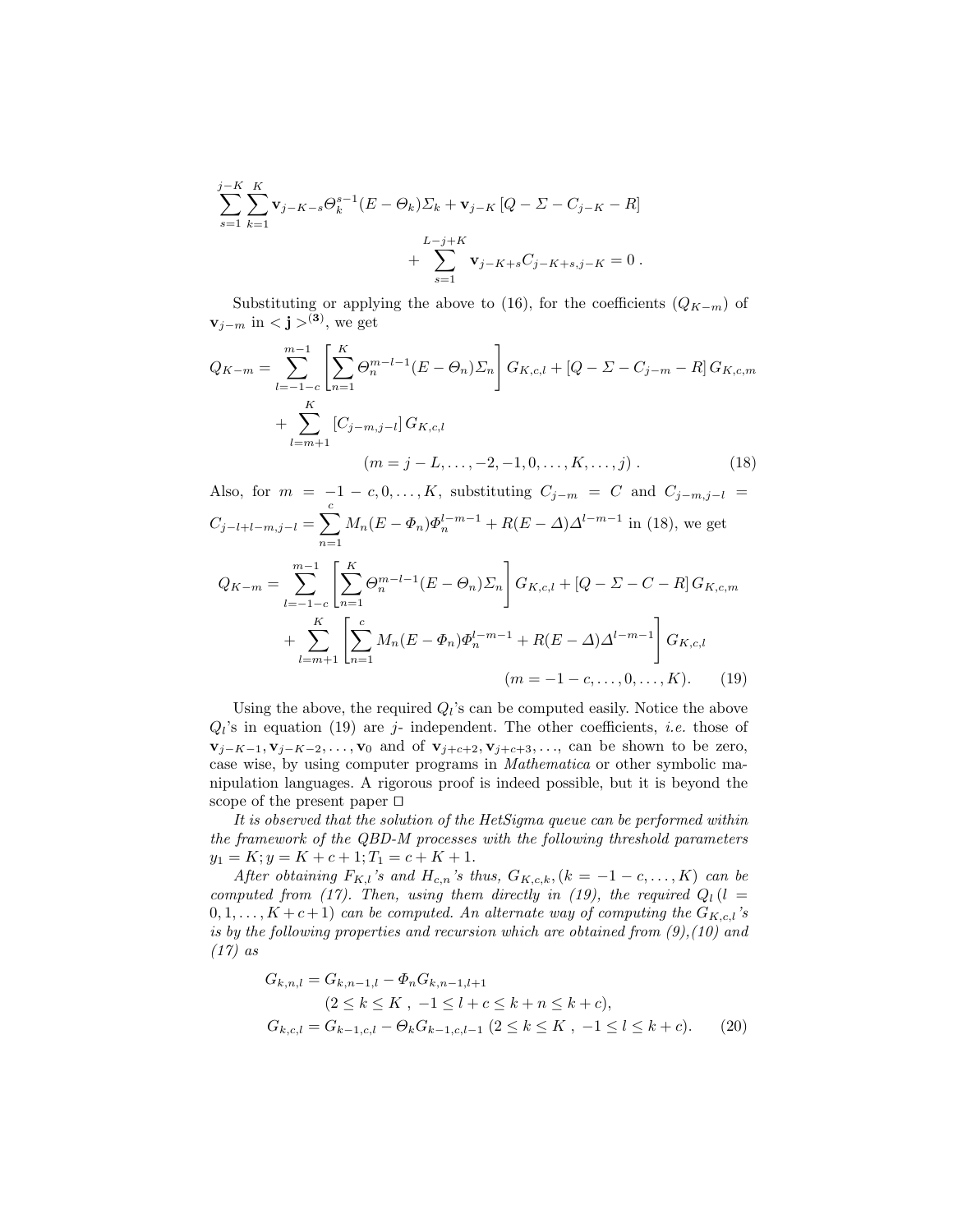Thus, the resulting equations (11) corresponding to the rows from  $c + K + 1$ to  $L - 2 - c$ , are of the same form as those of the QBD-M processes and hence have an efficient solution by several alternative methods such as the spectral expansion method, Bini-Meini's method [3] and the matrix-geometric methods with folding and block-size enlargement. In our implementation, we have used the spectral expansion method. The required unknowns in the spectral expansion solution and the steady state probabilities can be computed using the remaining balance equations and the normalisation equation.

## 5 Applications

The HetSigma queue has been applied to evaluate performance problems in telecommunication systems [8, 23]. In this section, we present the application of the HetSigma queue to the performance analysis of MPLS networks which are being used in the backbone of IP networks.

#### 5.1 A model for a multipath routing in MPLS networks

An example of an MPLS domain with routers and links is illustrated in Figure 1. Traffic demands traversing the MPLS domain are conveyed along pipes called Label Switched Paths (LSPs). When a packet arrives at the ingress router – a Label Edge Router (LER) of the MPLS domain, the LER classifies incoming IP (or other packets for example Ethernet or even MPLS) packets to the appropriate FEC (Forward Equivalence Class) and encapsulates the packets within MPLS packets. Labels are automatically assigned with the use of appropriate protocols, though labeling can also be allocated manually by the network administrator. A routing table (as the result of assignments of labels) in the LER is used to switch packets in MPLS networks.



Fig. 1. MPLS domain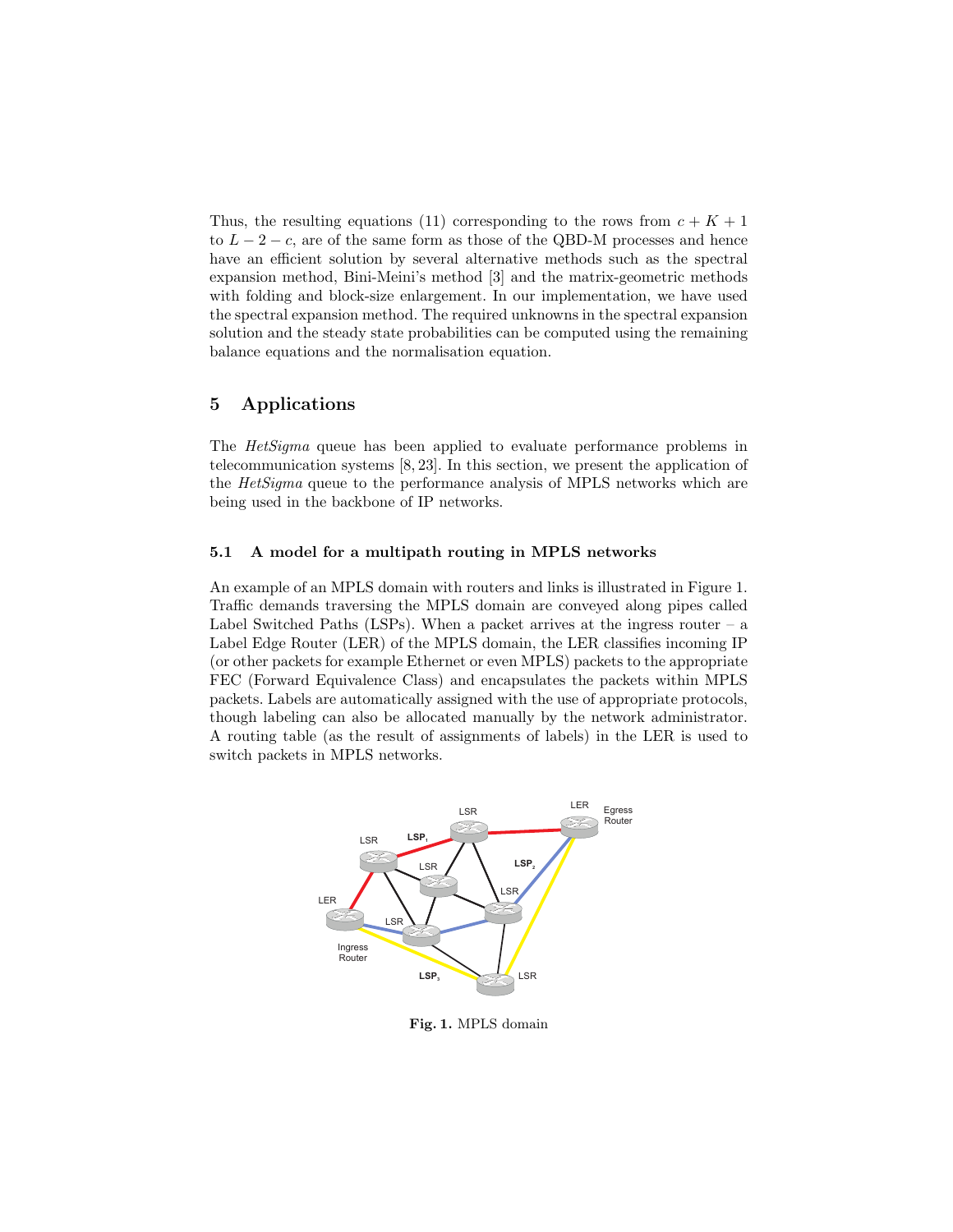

Fig. 2. Model of an ingress node performing load balancing

In what follows, we describe the proposed model for an ingress-egress router pair illustrated in Figure 2. Several paths can be defined and determined between a given ingress-egress (IE) node pair in the MPLS network according to some predefined criteria of the MPLS traffic engineering that is applied (e.g.: paths with disjoint edges) for a single service class. Assume that there are  $c$  paths with different bandwidths to be established between the IE node pair for a specific service class. We model the c distinct paths  $(LSPs)$  in the system as the c distinct heterogeneous servers in parallel in the corresponding queuing model that we are introducing here for modeling the communication between the IE pair. The LSPs in the network and the corresponding servers in the model are numbered in the same order. The GE-distributed service time parameters of the  $n^{th}$  server  $(n = 1, 2, \ldots, c)$  are denoted by  $(\mu_n, \phi_n)$  when the server is functional. L is the queuing capacity (finite or infinite), in all phases, including the customers in service, if any.

The packet arrival stream is represented by the  $MM \sum_{k=1}^{K} CPP_k$  arrival process, this can accommodate traffic-burstiness, correlations among inter-arrival times and correlations among batch sizes. It has been shown in the recent work [21, 23] that the CPP is accurate enough to model real traffic (when CPP parameters are estimated from the captured traffic) and can be used for the performance evaluation of real systems. The arrival process(the  $MM$   $\sum_{k=1}^{K} CPP_k$ ) is inherently modulated by a CTMC X with  $N_1$  states, with generator matrix  $Q_X$ .

LSPs are prone to failures because of various reasons (e.g.: unreliable equipment, hardware failures, software bugs or cable cut). Such faults and failures may affect the operation of LSPs and cause packet losses and delays. In case of failures, the load balancing mechanism can move packets that are queued for the affected LSPs to the unaffected LSPs.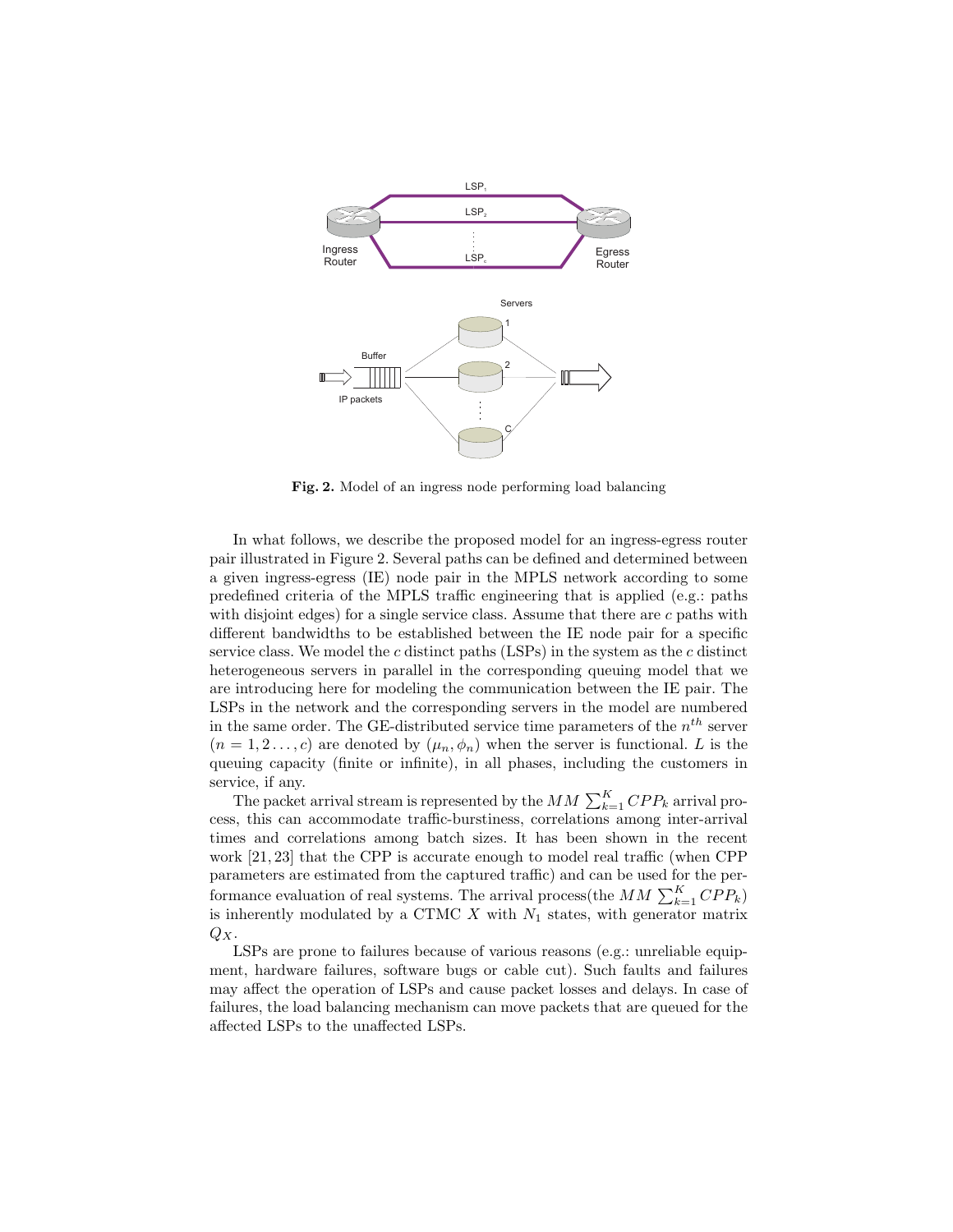When the failed link is repaired, the repaired LSP can be used again. Repair strategy defines the order of repairing failed links, when there are more failed links than repairmen (it is assumed simultaneous repairs can happen). Repair strategies can be preemptive or non-preemptive. However, it is not very realistic to apply a preemptive-priority repair strategy for the operation of networks in the case of link cuts because of the travel cost of a maintenance team. In this paper, we assume that one maintenance team is available to repair failures in the network. However, the analysis can be easily extended to the case of multiple maintenance facilities as well.

We consider four repair strategies, FCFS (First-Come-First-Served), LCFS (Last- Come-First-Served non-preemptive) and two based on link-priorities. In the strategies based on link-priorities, links with higher priorities should be set into repair sooner, even if these failures have occurred later. The priority list of links may then be constructed in a greedy way, with a view to repair earlier the link which would fetch larger gain in performance.

We assume the LSP states (or LSP configurations) that arise due to failures and repairs of the LSPs can be described by a CTMC called Z. These LSP configurations would indeed correspond to all possible multi-server configurations (also termed, operative states of the multi-server) with functional as well as failed servers, in the corresponding queuing model. This can well be so when exponential or phase-type failures and repairs are assumed. Let  $N_2, Q_Z$  denote the number of server-configurations and the generator matrix of the arising CTMC Z. Indeed  $N_2$  and  $Q_Z$  would depend on the parameters of the parallel servers, number of repairmen and the repair strategy.

In the presence of one repair team, we would need  $N_2 = \sum_{l=0}^{c} Pe(c, l) = 2^{c+1}$ operative states for FCFS and LCFS repair strategies, where  $Pe(c, l)$  is the number of permutations of c distinct elements taken l at a time.  $Pe(c, l) = \frac{c!}{(c-l)!}$ . Let  $\xi_k$  and  $\eta_k$  be the failure and repair rates respectively, of the  $k^{th}$  LSP (that is,  $k^{th}$  server in the multi-server model). Then  $Q_Z$  can be determined (illustration for  $c = 3$  is presented below). Many other repair strategies can also be modeled, however, that is not in the scope of the present paper.

Both the arrival and the service processes can be thought of being jointly modulated by the same continuous time, irreducible Markov process, with N states where  $N = N_1 \cdot N_2$ . That generator matrix of this joint modulating process is denoted by  $Q$  where  $Q$  is determined as

$$
Q = Q_Z \bigoplus Q_X. \tag{21}
$$

Let the random variable  $I_1(t)$   $(1 \leq I_1(t) \leq N_1)$  represent the phase of the modulating process X at any time t. We introduce  $I_2(t)$  – an integer-valued random variable to describe the server configuration of the model (which corresponds to the network state) at time  $t$ . We define the following function,

$$
\gamma(I_2(t), n) = \begin{cases} 1 \text{ the } n^{th} \text{ server is functional} \\ 0 \text{ otherwise} \end{cases} . \tag{22}
$$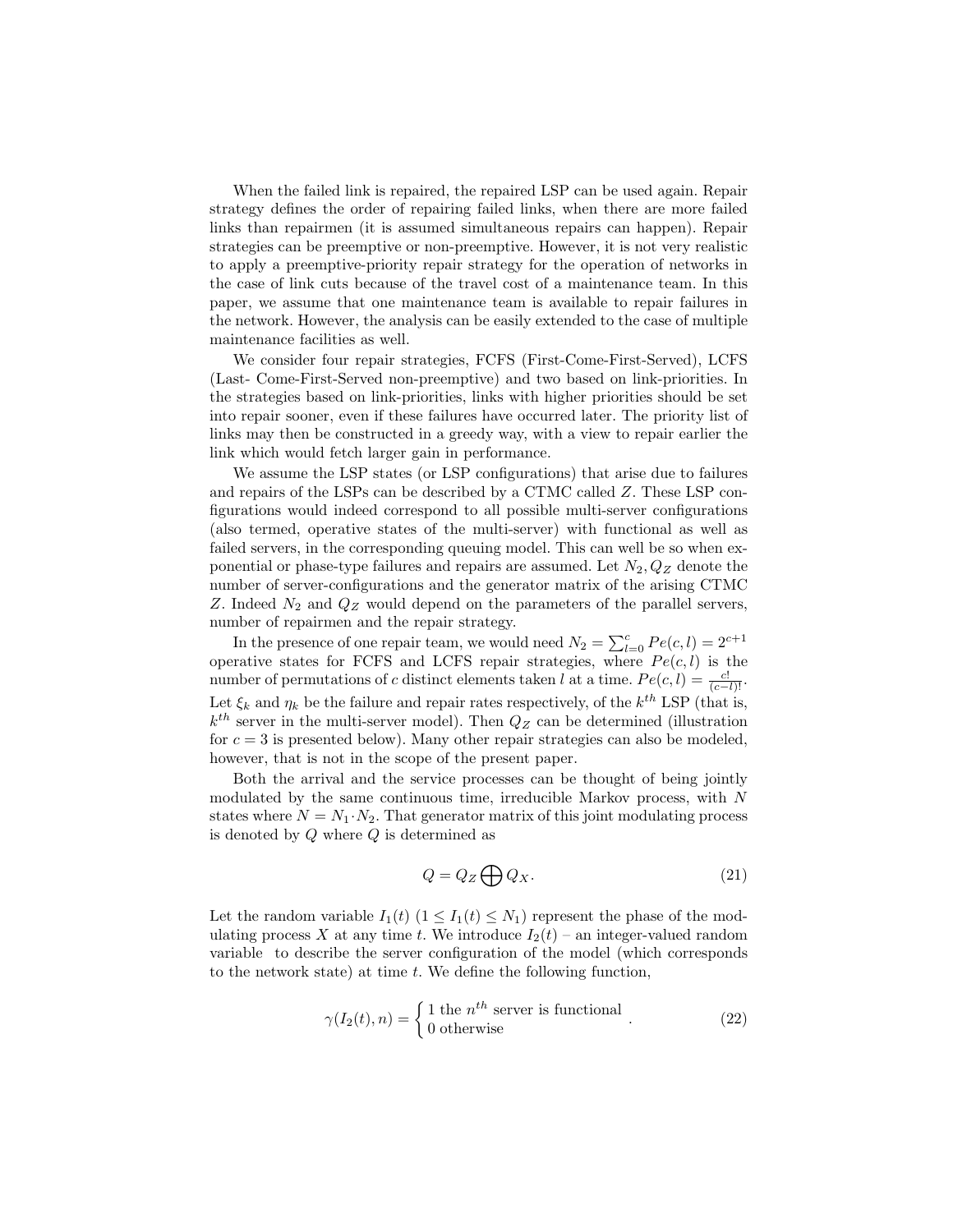The state  $I(t)$   $(1 \leq I(t) \leq N; N = N_1 \cdot N_2)$  of the joint modulating process is constructed by lexicographically sorting the two variables  $(I_1(t), I_2(t))$  as illustrated in Table 1.

#### Table 1. Order of the phase variable

$$
\frac{I}{(I_1,I_2)[(1,1)(2,1)...(N_1,1)(1,2)...(N_1,2)...(N_1,2)...(1,N_2)}\dots N_1N_2-N_1+1)...N_1N_2}{(I_1,I_2)[(1,1)(2,1)...(N_1,1)(1,2)...(N_1,2)...(1,N_2)...(1,N_2)}
$$

From table 1, we can write the following equations,

$$
I(t) = I_1(t) + (I_2(t) - 1)N_1, I_2(t) = f_2(I(t)) = \left\lfloor \frac{I(t) - 1}{N_1} \right\rfloor + 1,
$$
  
\n
$$
I_1(t) = f_1(I(t)) = [(I(t) - 1) \mod N_1] + 1.
$$
\n(23)

Consequently, the parameters of the arrival process are mapped as follows. The parameters of the GE inter-arrival time distribution of the  $k^{th}$   $(1 \leq k \leq K)$ customer arrival stream in phase  $i$   $(i = 1, ..., N)$  are  $(\sigma_{f_1(i),k}, \theta_{f_1(i),k})$ . The service time parameters of the  $n^{th}$  server  $(n = 1, 2, ..., c)$  in phase  $i (1 \le i \le N)$ , denoted by  $(\mu_{i,n}, \phi_{i,n})$  can be determined as,

$$
\mu_{i,n} = \gamma(f_2(i), n)\mu_n , \ \phi_{i,n} = \gamma(f_2(i), n)\phi_n.
$$
 (24)

#### 5.2 Numerical results

An elaborate case study is carried out to determine the performance of a specific ingress-egress node pair in an European Optical Network topology [1]. The network in Figure 3 contains 19 nodes and 78 optical links.

Traffic to the ingress node to be carried to the egress node, shown in the figure, is assumed follow the ON- OFF process with two states  $(ON-OFF)$ . The ON and OFF periods are exponentially distributed with mean 0.4 and 0.5 s respectively. The distribution of inter-arrival times in state  $ON$  is GE with parameters ( $\sigma = 150.6698990$  (1/s),  $\theta = 0.526471$ ). In state OFF no packets arrive. These parameters of the arrival stream are indeed derived from the interarrival times of the recorded samples of the real Bellcore traffic trace BC-pAug89 [2], by matching the mean and variance.

Assume that there are three LSPs established between node 11 (ingress) and node 4 (egress) of the IP/MPLS network as seen in Figure 3. The first LSP is routed through nodes 10 and 5. The second LSP goes through nodes 17 and 16, while the third one is through node 9. Thus, we have, in the model,  $c = 3$ servers with GE service time parameters  $(\mu_i, \phi_i \ (i=1, 2, 3))$  given by,  $\mu_1 = 96$  $(1/s), \mu_2 = 128$   $(1/s), \mu_3 = 160$   $(1/s); \phi_1 = \phi_2 = \phi_3 = 0.109929$ . Note that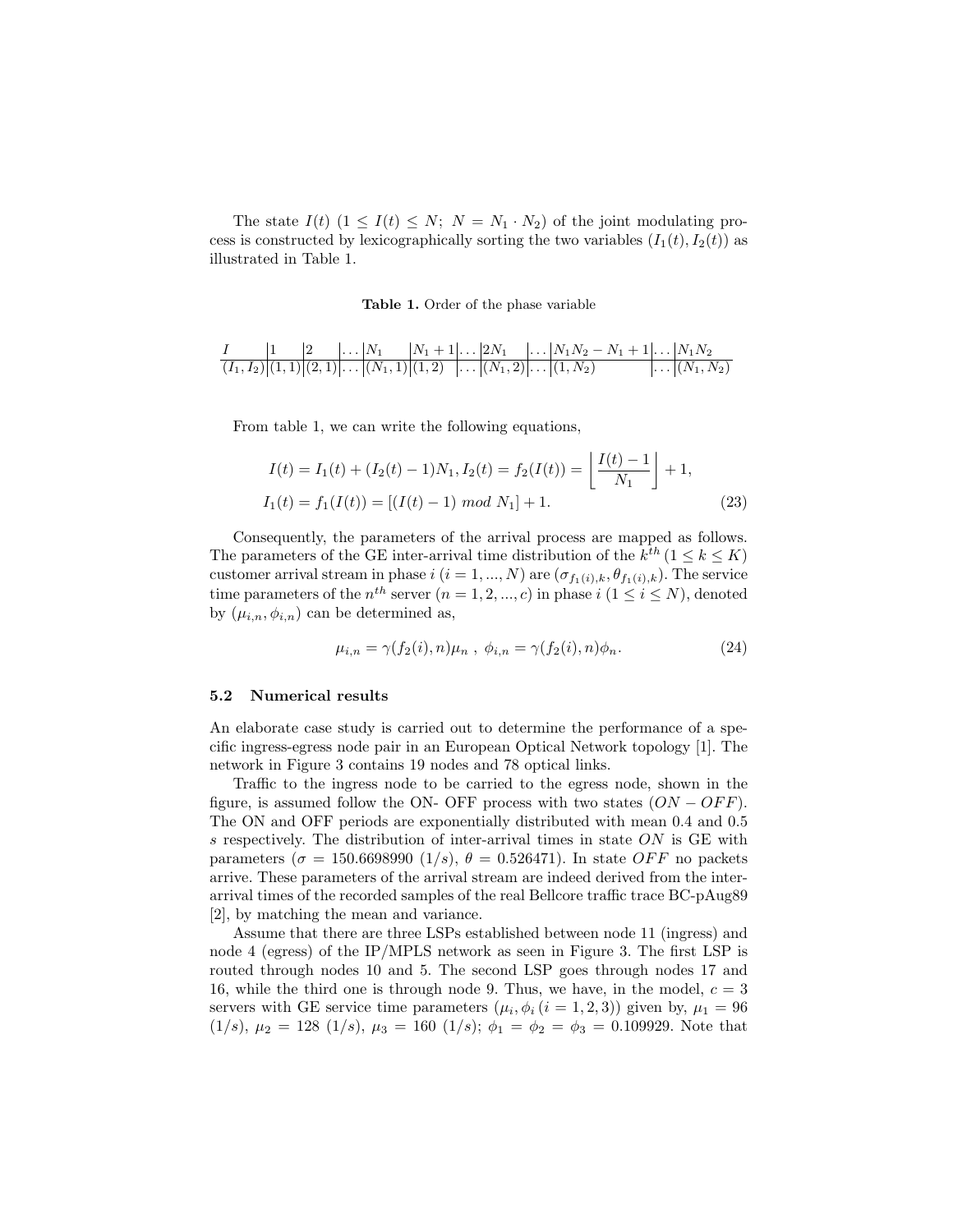

Fig. 3. Network topology

these parameters are obtained, based on the service capacity of the LSPs and the packet lengths from the trace.

A specific LSP fails when a link through which the LSP is routed becomes inoperative (e.g.: cable cut). Normally, the failure rate of each link can be assumed to depend on its length. Using simple calculations, the failure rates are obtained as  $\xi_1 = 0.001$ ,  $\xi_2 = 0.001$  and  $\xi_3 = 0.0006$ . The repair rate values  $(\eta_1, \eta_2)$  $\eta_2$  and  $\eta_3$ ) are chosen in such a way to have the availability of the connectivity ensured by the LSPs between the ingress and egress node to be 99.9%.

Four repair strategies are compared in this section as follows. Note that after the identifications of LSP configurations in each strategy, the corresponding  $Q_Z$ matrices can be easily determined.

FCFS repairs It can be seen that there would be 16 LSP configurations or operative states represented as:  $(0,0,0)_{1,2,3}$ ,  $(0,0,0)_{1,3,2}$ ,  $(0,0,0)_{2,1,3}$ ,  $(0,0,0)_{2,3,1}$ ,  $(0, 0, 0)_{3,1,2}, (0, 0, 0)_{3,2,1}, (0, 0, 1)_{1,2}, (0, 0, 1)_{2,1}, (0, 1, 0)_{1,3}, (0, 1, 0)_{3,1}, (1, 0, 0)_{2,3},$  $(1, 0, 0)_{3,2}$ ,  $(0, 1, 1)$ ,  $(1, 0, 1)$ ,  $(1, 1, 0)$  and  $(1, 1, 1)$ . Here, the  $k^{th}$  bit from left within the brackets, is 0 when LSP  $k$  is broken, 1 when operative. Also, the suffix indicates the order in which the failed LSPs are to be repaired, if they are greater than one. If the above order is numbered from 0 to 15, then the nonzero and off- diagonal elements of matrix  $Q_Z$  can be given by,  $Q_Z(0, 10) = Q_Z(1, 11) = Q_Z(6, 13) = \eta_1, Q_Z(8, 14) = Q_Z(12, 15) = \eta_1,$  $Q_Z(2, 8) = Q_Z(3, 9) = Q_Z(7, 12) = \eta_2, \ Q_Z(10, 14) = Q_Z(13, 15) = \eta_2,$  $Q_Z(4, 6) = Q_Z(5, 7) = Q_Z(9, 12) = \eta_3, \ Q_Z(11, 13) = Q_Z(14, 15) = \eta_3,$  $Q_Z(10, 3) = Q_Z(11, 5) = Q_Z(13, 7) = \xi_1, Q_Z(14, 9) = Q_Z(15, 12) = \xi_1,$  $Q_Z(8, 1) = Q_Z(9, 4) = Q_Z(12, 6) = \xi_2, Q_Z(14, 11) = Q_Z(15, 13) = \xi_2,$  $Q_Z(6, 0) = Q_Z(7, 2) = Q_Z(12, 8) = \xi_3$ , and  $Q_Z(13, 10) = Q_Z(15, 14) = \xi_3$ .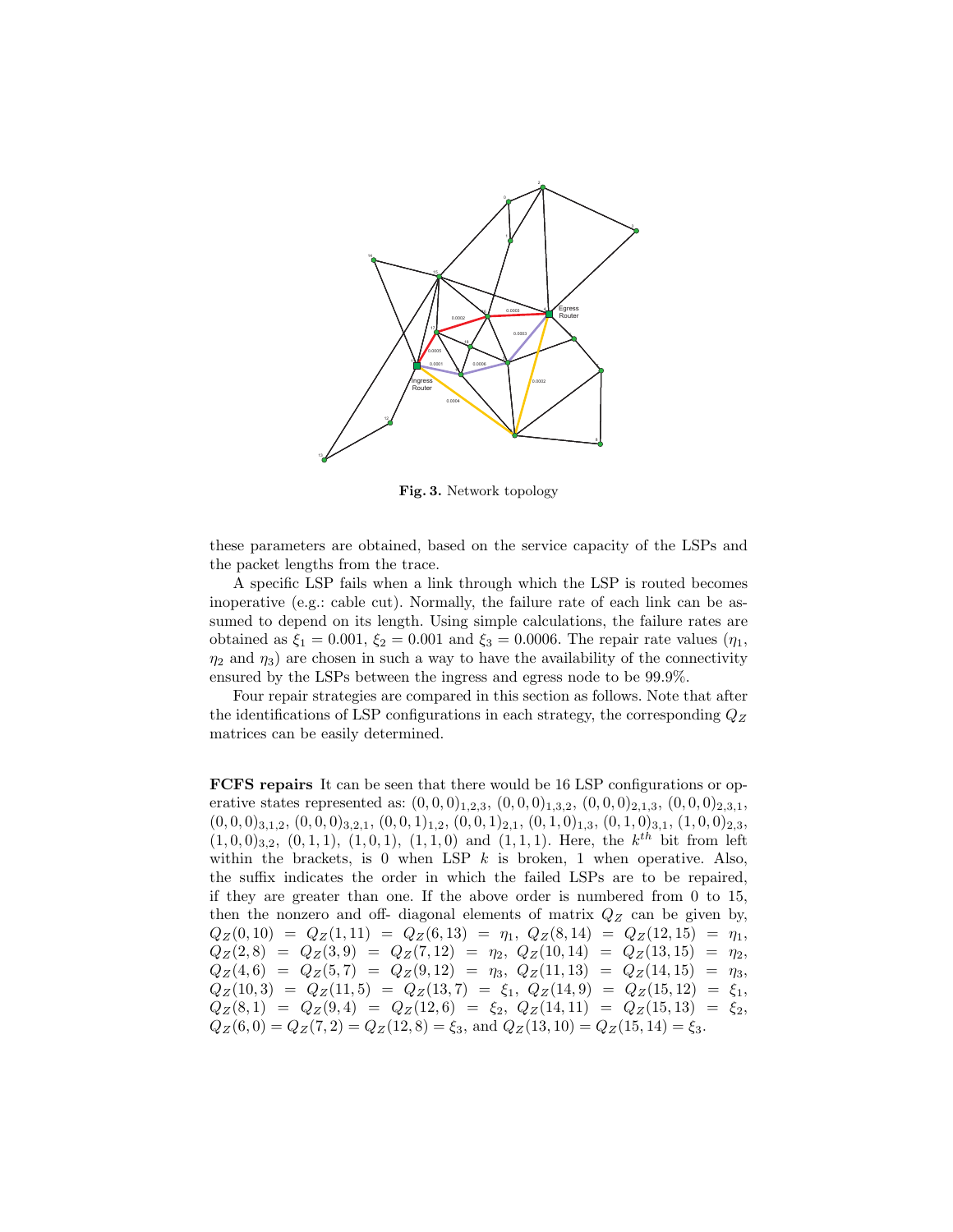In the above, for example, the state  $(1, 0, 0)_{2,3}$  means that LSP 1 is functional, LSPs 2 and 3 are broken, the single repairman is working on LSP 2. From this state, the possible next states are  $(0,0,0)_{2,3,1}$  which happens by the failure of LSP 1, or,  $(1, 1, 0)$  which happens by the repair of LSP 2. These are shown in  $Q_Z$ as,  $Q_Z(10, 3) = \xi_1, Q_Z(10, 14) = \eta_2$ . All other elements of  $Q_Z$  can be explained in a similar way.



Fig. 4. Packet loss probability versus arrival rate



Fig. 5. Mean queue length versus arrival intensity

LCFS In this LCFS non-preemptive repair strategy, the repairman chooses the failed server according to the LCFS discipline, and a repair is never preempted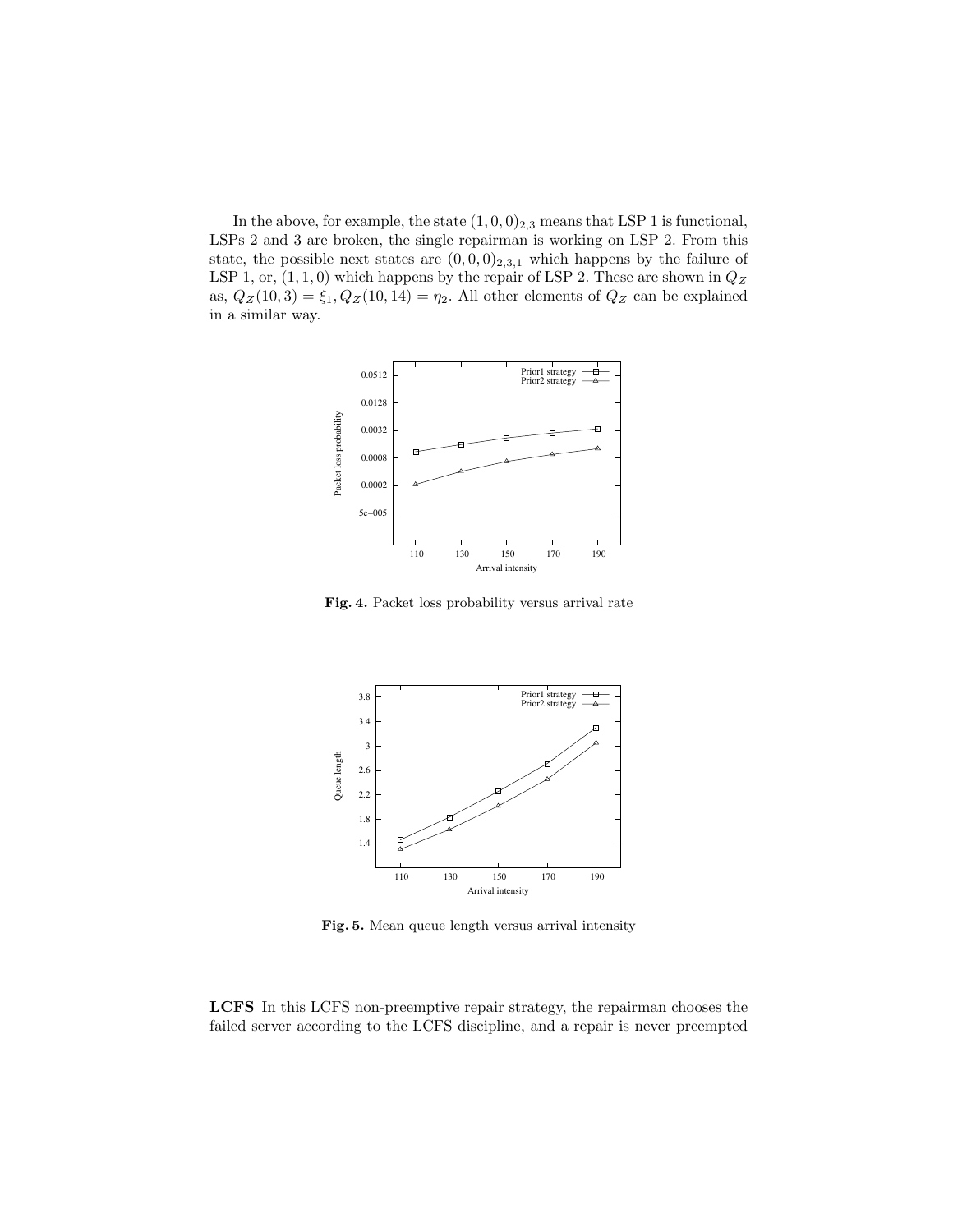by a new breakdown. Following the same representation and order as in FCFS strategy, the non zero and off-diagonal elements of matrix  $Q_Z$ , in this case, can be obtained as,  $Q_Z(0, 10) = Q_Z(1, 11) = Q_Z(6, 13) = \eta_1, Q_Z(8, 14) = Q_Z(12, 15) =$  $\eta_1, Q_Z(2,8) = Q_Z(3,9) = Q_Z(7,12) = \eta_2, Q_Z(10,14) = Q_Z(13,15) = \eta_2,$  $Q_Z(4, 6) = Q_Z(5, 7) = Q_Z(9, 12) = \eta_3, \ Q_Z(11, 13) = Q_Z(14, 15) = \eta_3,$  $Q_Z(10, 2) = Q_Z(11, 4) = Q_Z(13, 7) = \xi_1, Q_Z(14, 9) = Q_Z(15, 12) = \xi_1,$  $Q_Z(8, 0) = Q_Z(9, 5) = Q_Z(12, 6) = \xi_2, Q_Z(14, 11) = Q_Z(15, 13) = \xi_2,$  $Q_Z(6, 1) = Q_Z(7, 3) = Q_Z(12, 8) = \xi_3$ , and  $Q_Z(13, 10) = Q_Z(15, 14) = \xi_3$ .

Priority-based strategy In a LSP-priority based repair strategy, it can be crucial to determine the priority of links according to which failed links are to be repaired. In this section, we try to derive a decision function based on system parameters to decide upon the priorities of the failed links.

Let  $f_i$  and  $r_i$  be the failure and repair rates of link i respectively and  $b_i$ , its bandwidth. The bandwidth of a link is computed from the summation of the LSPs bandwidths passing through this particular link. This approach ensures that links used by several LSPs may get higher priority, over the links used only by one LSP, when the former has larger bandwidth contribution. The  $w_i$ , the weight of link  $i$  is set to

$$
wi = \frac{r_i}{f_i} * b_i.
$$
\n<sup>(25)</sup>

A repair strategy called *Prior*1 is based entirely on the failure rate of the links. That is, when there are several failed links, the link with a smallest failure rate is set into repair by the single repair facility available. Another strategy called Prior2 is based on the decision function  $(w_i)$ . If  $w_i > w_k$ , then link i is given higher repair priority than link  $k$  in  $Prior2$ .

To compare *Prior*1 and *Prior2*, we plot the curves concerning packet loss and average number of customers waiting in the queue are versus the arrival rate of packets in Figure 4 and 5, respectively. We can observe that applying  $Prior2$ repair strategy results in a better performance characteristics than *Prior*1. The Prior2 strategy takes more information into account about the network links towards the decision of repair order which can explain the better results. It balances not only failure rates, but also the repair rates and the bandwidth of links used by the passing-through LSPs. Therefore, we will only investigate strategies FCFS, LCFS and *Prior*2 (will be referred as priority strategy) in what follows.

We now examine the effect of the repair rate of optical links on the performance of the system. In order to ensure that the availability of service between the ingress and egress node to lie between 99.9% and 99.999%, it can be shown that the repair rate should be in the interval [0.0397703,0.405355]. We investigate the effect of the repair rate of link within that range, on the performance. The expected queue length was reduced only by a small extent by the increase of repair rate (see Figure 6). The packet-loss probability varied nearly in inverseproportion to the repair rate (see Figure 7). Of course, the results would actually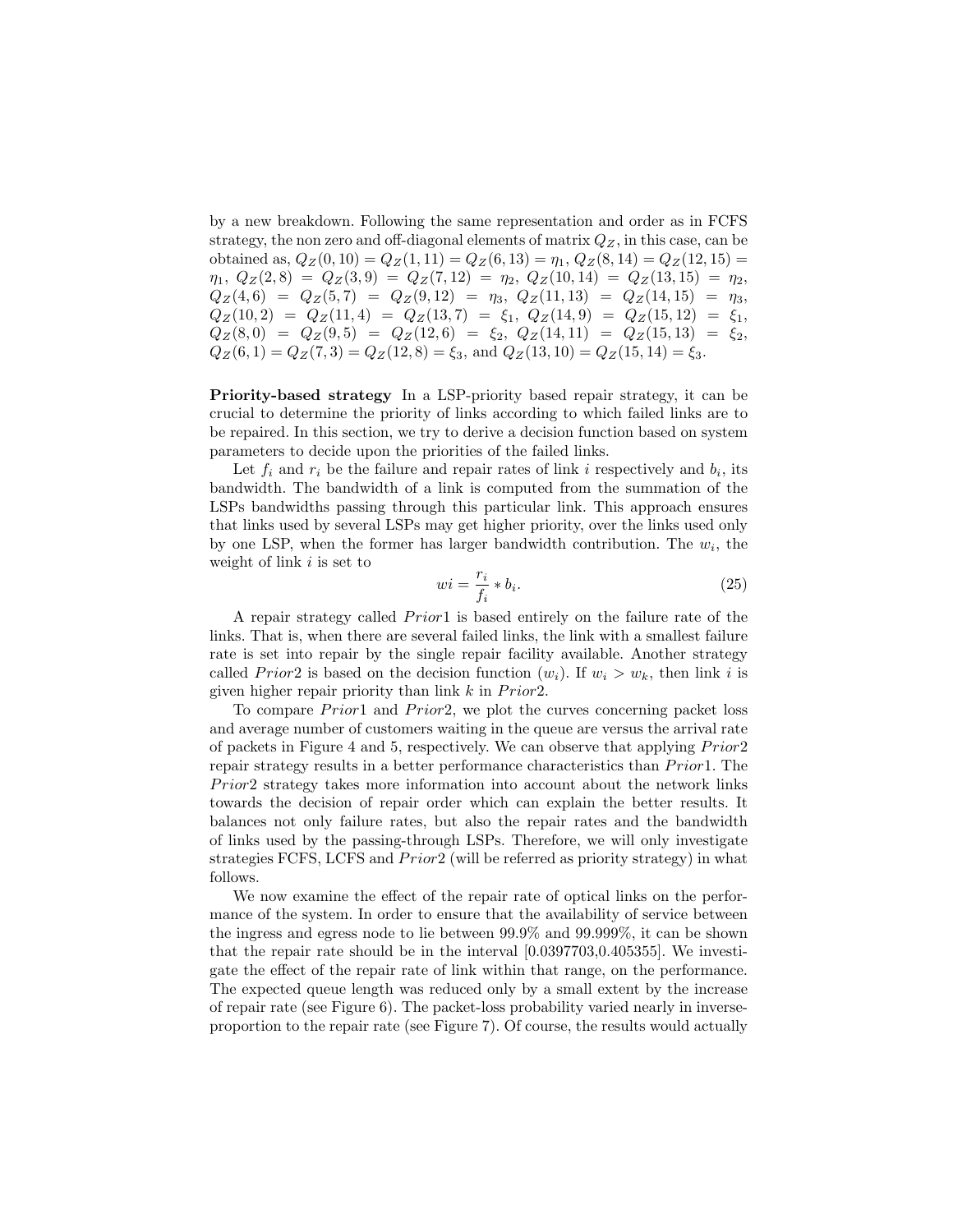

Fig. 6. Mean queue length versus the repair rate



Fig. 7. Packet loss probability versus the repair rate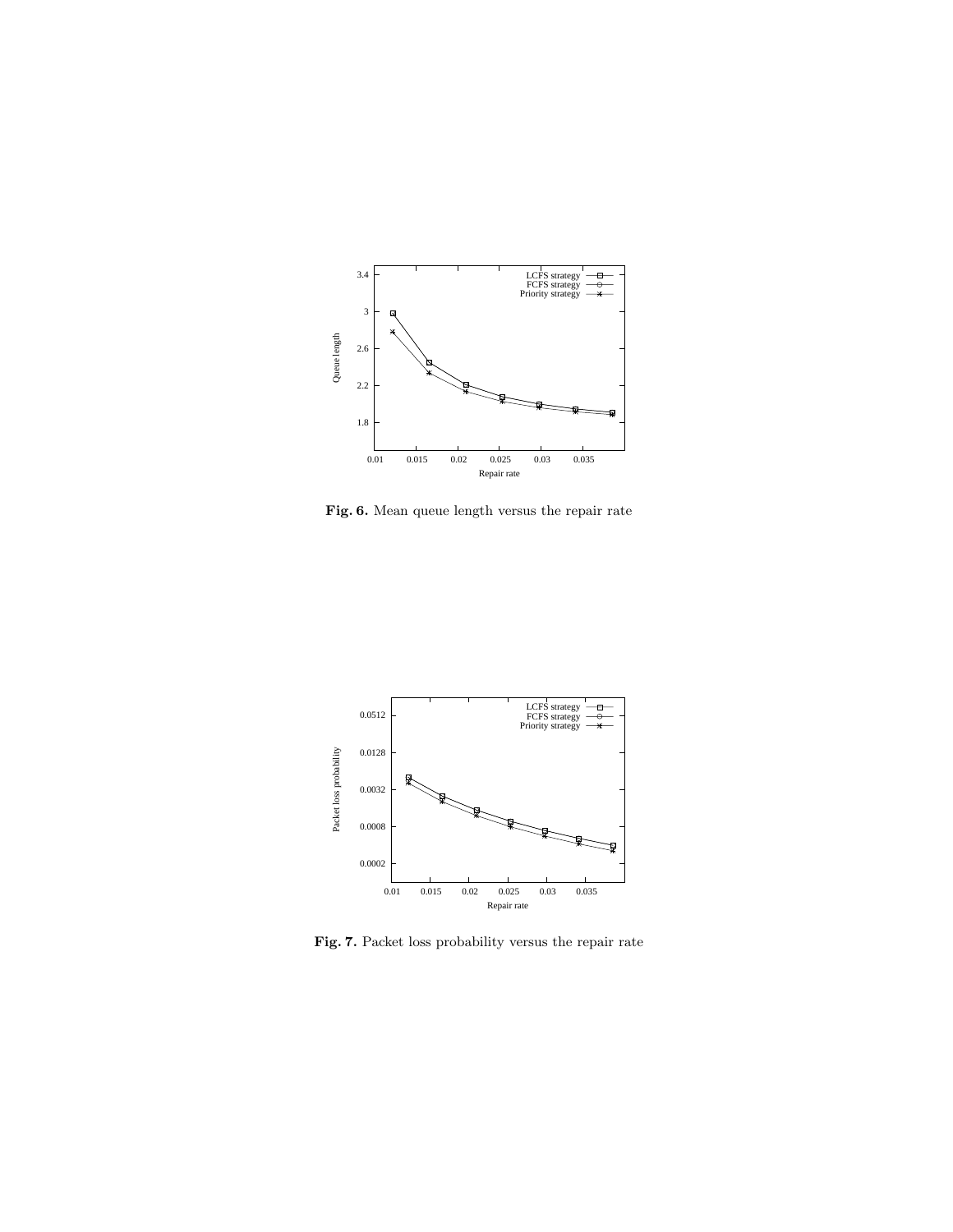depend on many other factors too including the load in the network. Accurate estimation of the returns on investment that is used to increase repair rate can be made, only if the cost-patterns involved in increasing the repair rate are known. It may also be observed, in the considered range of experimentation, the various repair strategies considered do not have significant impact on the performance and the availability of the service in the network (in the range of repair rates that are considered).

Figures 8 and 9, where the strategies are compared versus the arrival rate also confirm an observation that the priority based repair outperforms the LCFS and FCFS ones.



Fig. 8. Packet loss probability versus arrival rate



Fig. 9. Mean queue length versus arrival intensity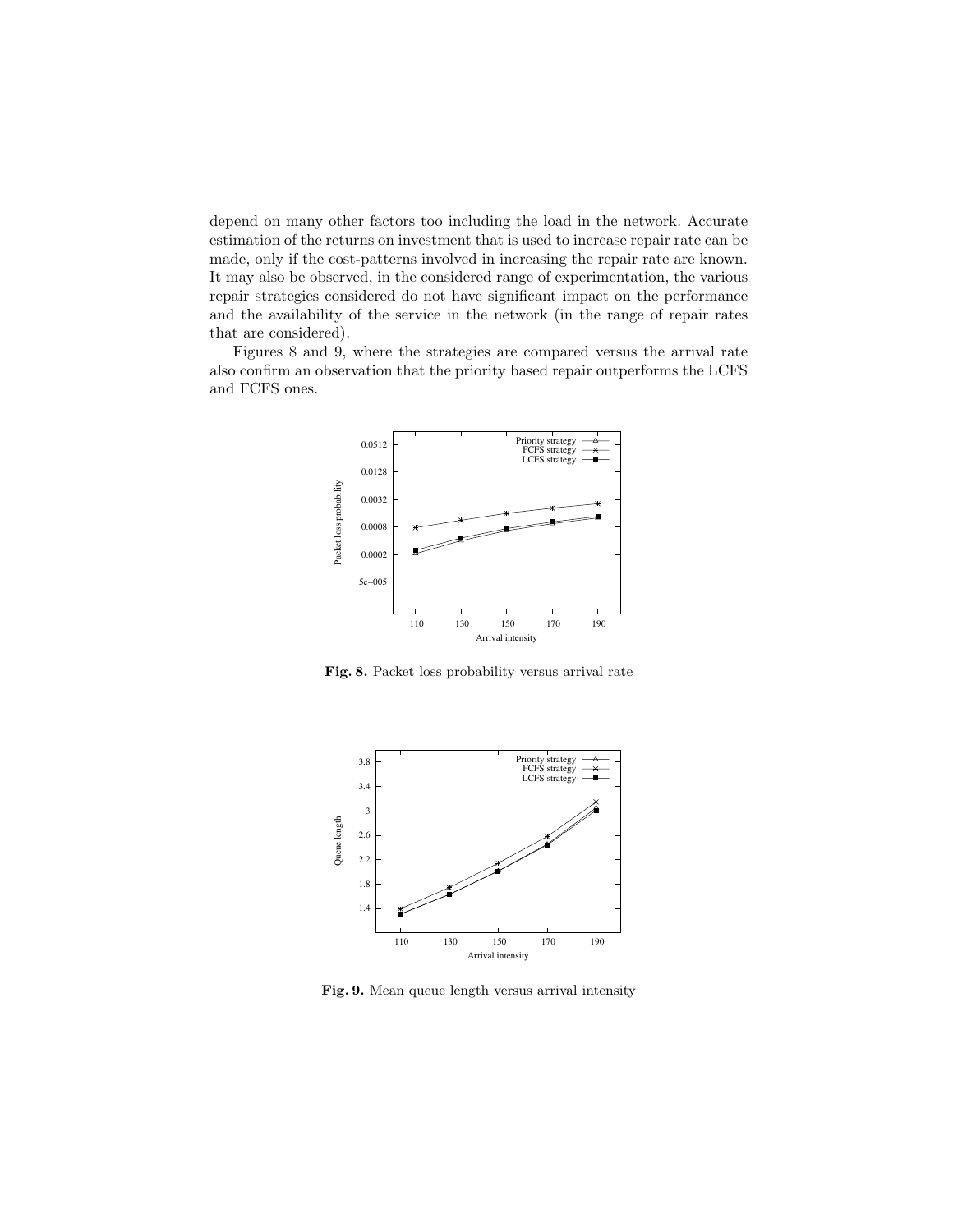## 6 Extensions

### 6.1 Other killing disciplines

Apart from the killing discipline that was used above, there are two other popular killing disciplines, the RCE-*inimmune servicing* and the RCH killing disciplines. The applicability of the killing disciplines rather depends on the situation and the purpose, and hence depending on these, many more killing disciplines are theoretically possible. Our methodology can easily be extended to many other killing disciplines also, this is explained briefly in this section.

The RCE-*inimmune discipline* In the RCE-*inimmune* servicing, the negative customer removes the most recent positive arrival regardless of whether it is in service or waiting; thus a negative arrival has no effect only when it encounters an empty queue and all servers idle. This is the traditional killing discipline, suited to the modeling of killing signals in speculative parallelism, for example. It can also be used to model cell losses caused by the arrival of a corrupted cell or one encountering a full buffer, when the preceding cells of a packet would be discarded. In this case, the later and the upward transitions remain as before, but the downward transition rates become [13]

$$
C_{j+s,j} = C(E - \Phi)\Phi^{s-1} + R(E - \Delta)\Delta^{s-1}
$$
  
\n
$$
(c \le j \le L - 1; s = 1, 2, ..., L - j)
$$
  
\n
$$
= C\Phi^{s-1} + R(E - \Delta)\Delta^{s-1} \qquad (c > 1; j = c - 1; 1 \le s \le L - c + 1)
$$
  
\n
$$
= C\Phi^{s-1} + R\Delta^{s-1} \qquad (c = 1; j = c - 1 = 0; 1 \le s \le L)
$$
  
\n
$$
= C_{j+1} + R(E - \Delta) \qquad (1 \le j \le c - 2; s = 1)
$$
  
\n
$$
= R(E - \Delta)\Delta^{s-1} \qquad (1 \le j \le c - 2; 2 \le s \le L - j)
$$
  
\n
$$
= R\Delta^{s-1} \qquad (c > 1; j = 0; 2 \le s \le L)
$$
  
\n
$$
= C_1 + R \qquad (j = 0; s = 1).
$$

Thus, after obtaining the required transition rates, e.g. lateral, upward and downward, and the balance equations in this case, the same procedure can be used, perhaps with slight appropriate modifications, to transform the balance equations to a suitable form (QBD-M type equations) for solving by the existing methods.

The RCH discipline Another popular killing discipline is the RCH (Removal of customers from the head of the queue) killing discipline. This is appropriate for modeling server breakdowns, where a customer in service will be lost for sure and may be also a portion of queue of waiting customers. Here too, the A matrices and the  $B$  matrices remain unchanged, however the  $C$  matrices would be different and can be determined. For example, to obtain  $C_{j+s,j}$ , consider the system (say, a single server system with  $c = 1$ ) in state  $(i, j + s)$ , where  $j + s \leq L$ . The rate at which a batch of l negative customers arrives is  $(1 - \delta_i)\delta_i^{l-1} \rho_i$   $(l = 1, 2, \ldots)$ .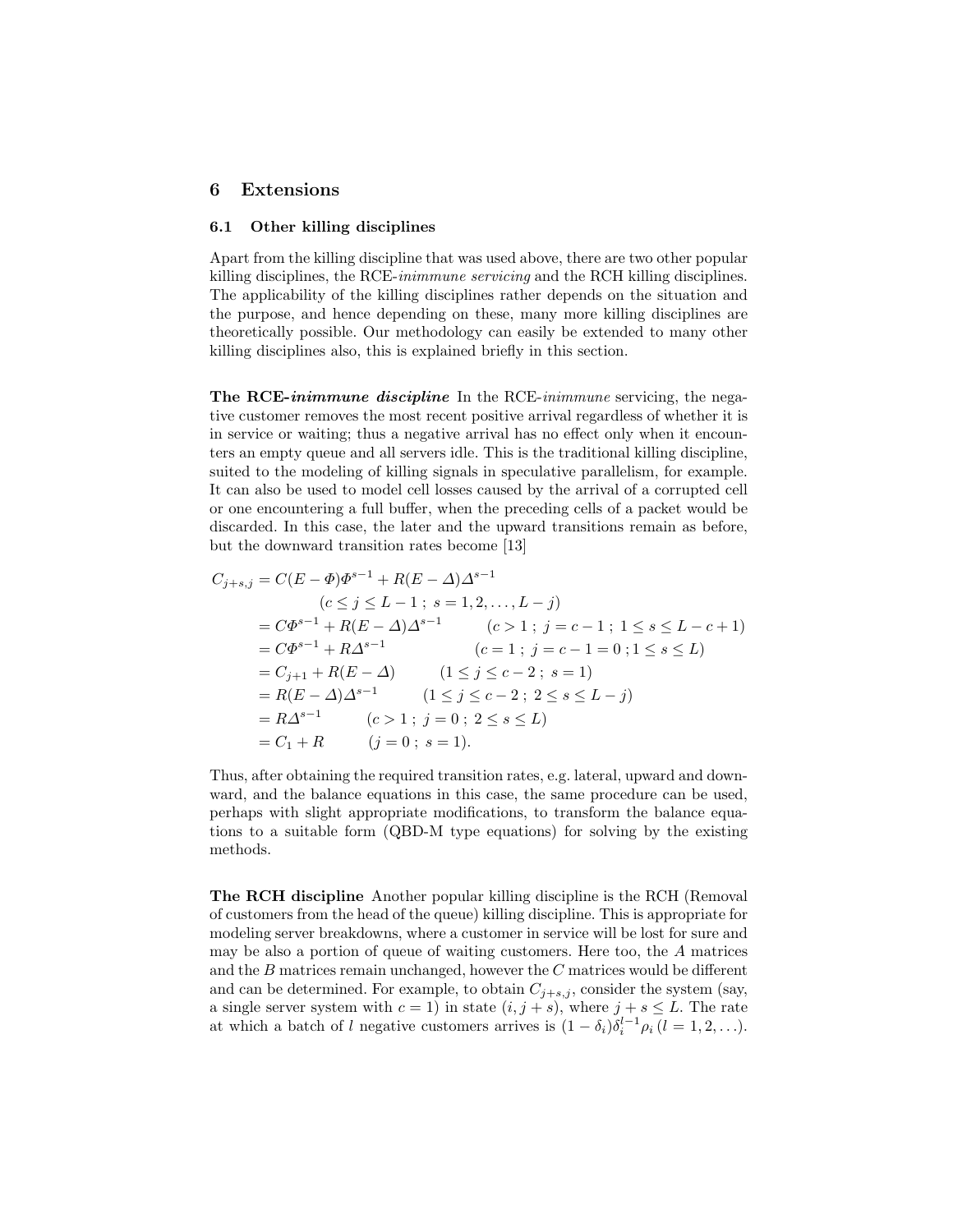If  $l \geq j + s$ , then all the jobs will be removed by the negative customers. If  $l < j + s$ , then the job in service plus  $l - 1$  jobs waiting for service would be removed, leaving only  $j+s-l$  jobs. However, due to the nature of the generalized exponential service times, a certain number of customers may be 'leaked out', i.e. serviced instantaneously just after the killing takes place. Alternatively, if we redefine the operation of the system such that this leakage does not occur, i.e. immediately after a negative arrival, the next customer in the queue (if any) cannot skip service, then the equilibrium state probabilities would be same as in the case of the RCE-inimmune servicing.

Assuming leakage, the rate matrices  $C_{j+s,j}$  can be derived as [13],

$$
C_{j+s,j} = (E - \Phi)\Phi^{s-1}M + (E - \Delta)R(E - \Phi)\{\Phi\Delta\}_{s-1}
$$
  
\n
$$
(1 \le j \le L - 1; s \ge 1);
$$
  
\n
$$
= \Phi^{s-1}M + (E - \Delta)R\{\Phi\Delta\}_{s-1} + R\Delta^s \quad (j = 0; s \ge 2);
$$
  
\n
$$
= M + R \quad (j = 0; s = 1);
$$

where,

$$
\begin{aligned} \{\Phi \Delta\}_{s-1} &= \sum_{k=0}^{s-1} \Phi^{s-1-k} \Delta^k & (s \ge 2) \; ; \\ &= E & (s = 1) \; . \end{aligned}
$$

This case also can be modeled following the previous procedures, perhaps with minor modifications.

#### 6.2 truncated-CPP(t-CPP)

By incorporating several CPP's and superposing them, non-geometric batch size arrivals could be modeled, to certain extent and with certain limitations. That flexibility can be increased, in fact greatly, by replacing the CPP's by truncated-CPP's (or t-CPP's). The method of transforming the balance equation for efficient solution may be applicable in principle, but with some modifications, to this case as well and hence can be extended with some effort.

Let the parameters of the  $k^{th}$  t-CPP in the  $i^{th}$  phase be  $(\sigma_{i,k}, \theta_{i,k}, b_{i,k}, d_{i,k})$ , which means the batch size is geometrically distributed and *bounded* by  $b_{i,k}$  as the minimum batch size and  $d_{i,k}$  as the maximum. Also, the inter-arrival time between successive batches, during that modulating phase, is exponential with parameter  $\sigma_{i,k}$ . The probability of batch size being s of this t-CPP is then given by  $\frac{(1-\theta_{i,k})\theta_{i,k}^{s-1}}{b_{i,k}-1}$  $\frac{\partial^{k} u}{\partial t_{i,k}-1}$   $\frac{\partial^{k} u}{\partial t_{i,k}-1}$  if  $b_{i,k} \leq s \leq d_{i,k}$ , 0 otherwise. Hence, the overall batch size distribution in phase  $i$  arrivals is then modified as

$$
\pi_{l/i} = \sum_{k=1}^{K} \frac{\sigma_{i,k}}{\sigma_{i,k}} \frac{(1 - \theta_{i,k}) \theta_{i,k}^{l-1}}{\theta_{i,k}^{b_{i,k} - 1} - \theta_{i,k}^{d_{i,k}}} f_{i,k,l},
$$
\n(26)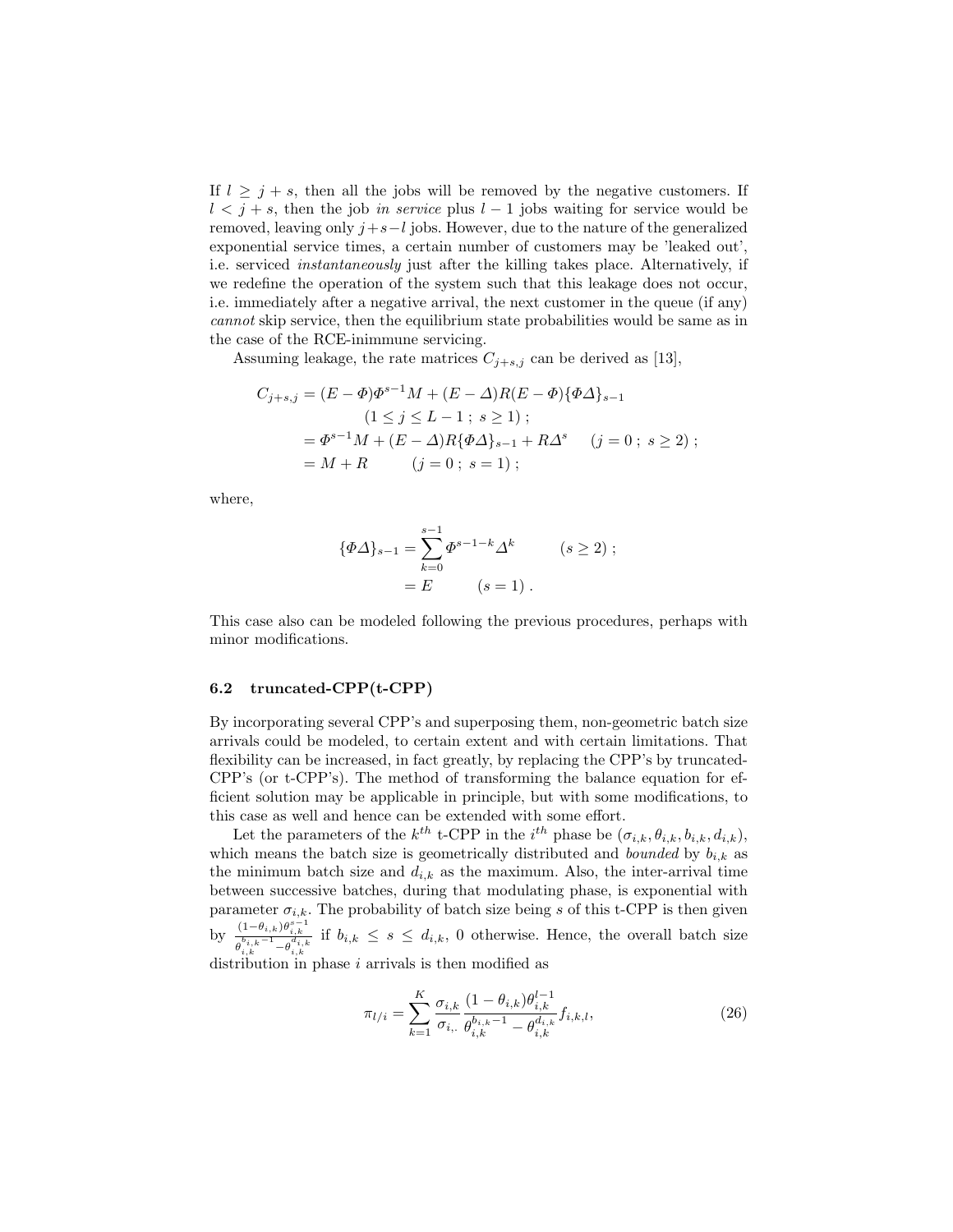where  $f_{i,k,l} = 1$  if  $b_{i,k} \leq l \leq d_{i,k}$ , else 0. And, the overall batch size distribution of arrivals is

$$
\pi_{l/.} = \sum_{i=1}^{N} r_i \pi_{i,l}.
$$
\n(27)

Clearly, the superposition of t-CPP's (26, 27), because of larger number of parameters and batch size bounds, offers much more flexibility than the superposition of CPP's in order to generate/model certain given non-geometric batch size distributions, by parameter tuning.

### 6.3 GE with batch size truncation (GE-t)

The service time distribution, GE-t (General Exponential with batch size truncation), is essentially a batch-exponential service, with geometric and bounded batch size distribution. This is quite analogous to the t-CPP. In the case of homogeneous servers the parameters of the GE-t, in phase  $i$ , are of the form  $(\mu_i, \phi_i, g_i, h_i)$  where  $\mu_i$  is the batch-service rate,  $g_i, h_i$  respectively are lower and upper bounds of the batch size which is geometrically distributed with parameter  $\phi_i$ . However, as far as the service is concerned, the actual batch size served also depends on  $c, j$ , where j is the number of jobs in the system. If  $j < g_i$ , then there will not be any services. If  $j \geq h_i$ , then the probability that the size of the batch being served is s would be  $\frac{(1-\phi_i)\phi_i^{s-1}}{\phi_i^{g_i-1}-\phi_i^{h_i}}$  where  $g_i \le s \le h_i$ . If  $g_i < j < h_i$ , then the batch size distribution of the served batch can be estimated if the service is clearly defined in such a case. Using these expressions and the steady state probabilities in this case, it is possible to estimate the effective batch size distribution of the served batches. This extension can be incorporated into the main model with a viable solution following same procedures as before, perhaps with minor modifications. This modification can result in, by appropriate parameter tuning, incorporating certain given non-geometric batch size services.

That flexibility can be enhanced even further if we use heterogeneous servers. In such a case, let the parameters of server  $n (n = 1, 2, \ldots, c)$ in phase i be,  $(\mu_{i,n}, \phi_{i,n}, g_{i,n}, h_{i,n})$ . Extrapolating the earlier analyis to this case, there are no services in phase i if  $j < Min(g_{i,1}, g_{i,2}, \ldots, g_{i,c})$ . When  $j \geq \text{Max}(h_{i,1}, h_{i,2}, \ldots, h_{i,c})$  in phase i, then the probability that the batch size is s for the next service can be derived as  $\sum_{n=1}^{c}$  $\mu_{i,n}(1-\phi_{i,n})\phi_{i,n}^{s-1}$  $\mu_{i.}(\phi^{g_{i,n}-1}_{i,n}-\phi^{h_{i,n}}_{i,n})$ where  $Min(g_{i,1}, g_{i,2}, \ldots, g_{i,c}) \leq s \leq Max(h_{i,1}, h_{i,2}, \ldots, h_{i,c}),$  and  $\mu_i = \sum_{n=1}^{c} \mu_{i,n}$ . For all other ranges or values of s, the expressions for the probability distribution can be obtained.

### 6.4 Towards abritrary batch size distributions

The consideration of abritrary batch size distributions is most desirable in the performance evaluation of modern telecommunication networks. To achieve this now, is not a very far off thing, owing to the above suggested viable extensions.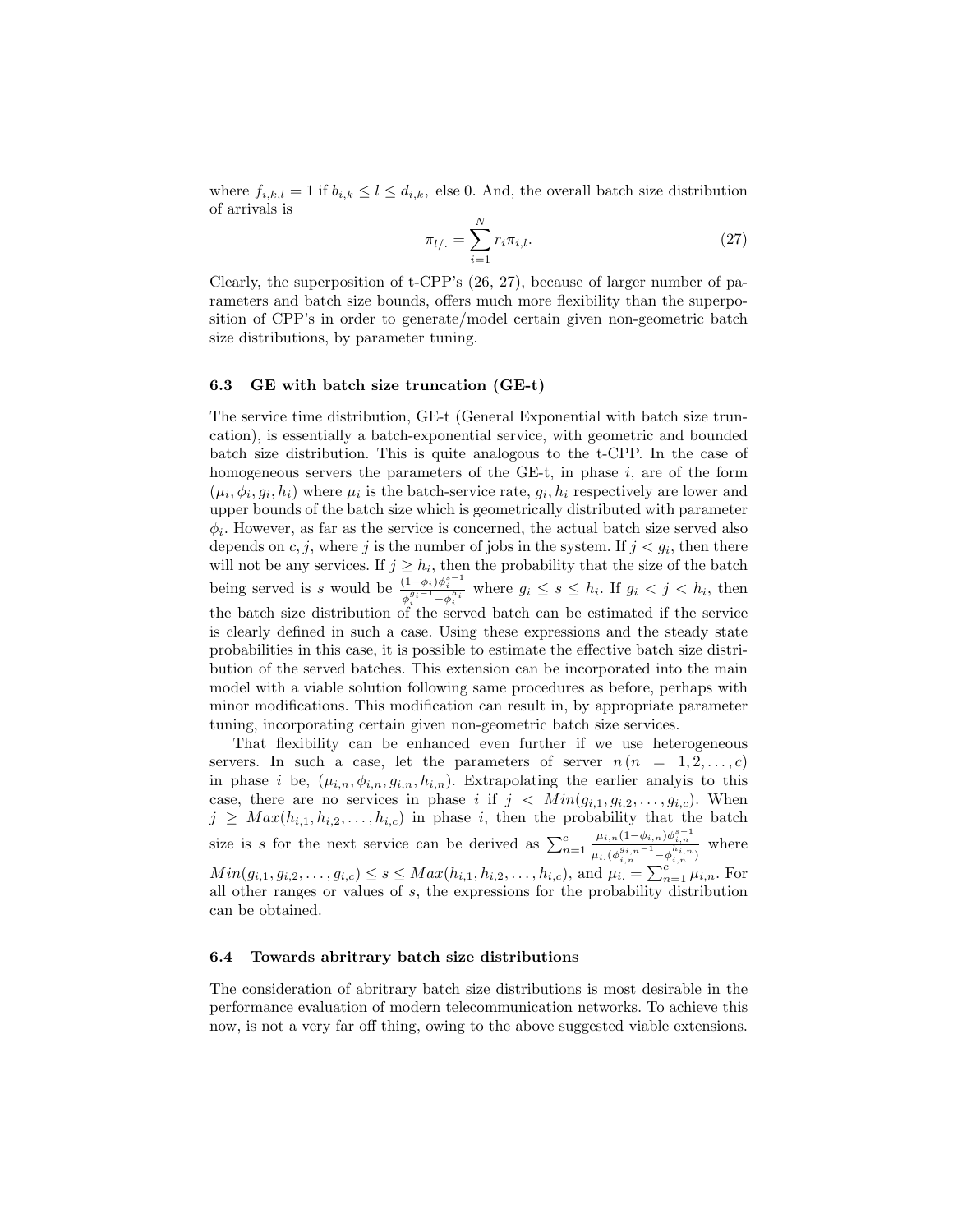And thus, we arrive at a much more general and useful model, that is, the MM  $\sum_{k=1}^{K} t - CPP_k/GE\text{-}t/c/L$  G-queue with heterogeneous servers. Further work is being carried out on this model.

### 7 Conclusions

The *HetSigma* queuing model is developed as a generalization of the QBD processes. In this queue, it is possible to accommodate inter-arrival time correlations, service time correlations, batch-size correlations, large and unbounded batch sizes. All these aspects are useful in order to model emerging communication systems. Certain non-trivial transformations are conceived on the balance equations. The transformed balance equations are of the QBD-M type, hence there is a fast solution using the spectral expansion method. The queue is applied for the performance evaluation of MPLS networks with unreliable nodes and can be used to model various problems in telecommunication network as well. It is possible to extend or further generalize these models to develop highly generalized Markovian node models for the emerging Next Generation Networks. That work is underway.

Acknowledgement Ram Chakka thanks the Chancellor of Sri Sathya Sai University, Prasanthi Nilayam, India, for constant encouragement, guidance and inspiration throughout this work.

## References

- 1. Network Research Topologies: The European optical network (EON). http://www.optical-network.com/topology.php.
- 2. The Internet traffic archive. http://ita.ee.lbl.gov/index.html.
- 3. D. Bini and B. Meini. On the solution of a nonlinear matrix equation arising in queueing problems. SIAM Journal on Matrix Analysis and Applications, 17(4):906– 926, 1996.
- 4. C. Blondia and O. Casals. Statical Multiplexing of VBR Source: A Matrix-Analytic Approach. Performance Evaluation, 16:5–20, 1992.
- 5. Ram Chakka. Performance and Reliability Modelling of Computing Systems Using Spectral Expansion. PhD thesis, University of Newcastle upon Tyne (Newcastle upon Tyne), 1995.
- 6. Ram Chakka. Spectral Expansion Solution for some Finite Capacity Queues. Annals of Operations Research, 79:27–44, 1998.
- 7. Ram Chakka and Tien Van Do. The  $MM\sum_{k=1}^K CPP_k/GE/c/L$  G-Queue and Its Application to the Analysis of the Load Balancing in MPLS Networks. In 27th Annual IEEE Conference on Local Computer Networks (LCN 2002), 6-8 November 2002, Tampa, FL, USA, Proceedings, pages 735–736, 2002.
- 8. Ram Chakka and Tien Van Do. The MM  $\sum_{k=1}^{K} CPP_k/GE/c/L$  G-Queue with Heterogeneous Servers: Steady state solution and an application to performance evaluation. Performance Evaluation, 64:191–209, March 2007.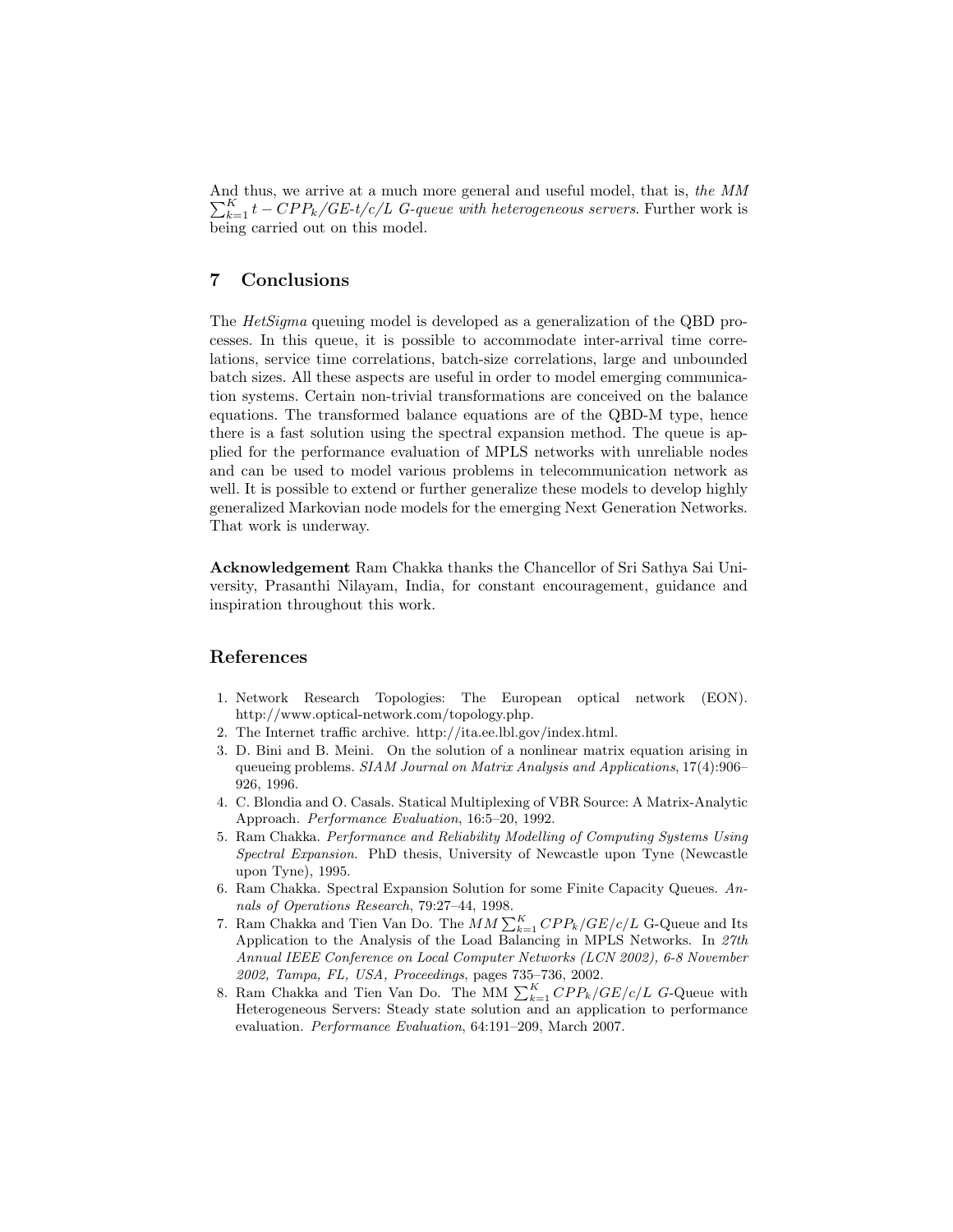- 9. Ram Chakka, Tien Van Do, and Zsolt Pandi. Generalized Markovian queues and applications in performance analysis in telecommunication networks. In D. D. Kouvatsos, editor, the First International Working Conference on Performance Modelling and Evaluation of Heterogeneous Networks (HET-NETs 03), pages  $60/1-10$ , July 2003.
- 10. Ram Chakka, Tien Van Do, and Zsolt Pandi. A Generalized Markovian Queue and Its Applications to Performance Analysis in Telecommunications Networks. In D. Kouvatsos, editor, Performance Modelling and Analysis of Heterogeneous Networks, pages 371–387. River Publisher, 2009.
- 11. Ram Chakka, Enver Ever, and Orhan Gemikonakli. Joint-state modeling for open queuing networks with breakdowns, repairs and finite buffers. In 15th International Symposium on Modeling, Analysis, and Simulation of Computer and Telecommunication Systems (MASCOTS ), pages 260–266. IEEE Computer Society, 2007.
- 12. Ram Chakka and Peter G. Harrison. Analysis of MMPP/M/c/L queues. In Proceedings of the Twelfth UK Computer and Telecommunications Performance Engineering Workshop, pages 117–128, Edinburgh, 1996.
- 13. Ram Chakka and Peter G. Harrison. The Markov modulated CPP/GE/c/L queue with positive and negative customers. In Proceedings of the 7th IFIP ATM Workshop, Antwerp, Belgium, 1999.
- 14. Ram Chakka and Peter G. Harrison. A Markov modulated multi-server queue with negative customers - the MM CPP/GE/c/L G-queue. Acta Informatica, 37:881– 919, 2001.
- 15. Ram Chakka and Peter G Harrison. The MMCPP/GE/c queue. Queueing Systems: Theory and Applications, 38:307–326, 2001.
- 16. Ram Chakka and Isi Mitrani. Multiprocessor systems with general breakdowns and repairs. In SIGMETRICS, pages 245–246, 1992.
- 17. Ram Chakka and Isi Mitrani. Heterogeneous multiprocessor systems with breakdowns: Performance and optimal repair strategies. Theor. Comput. Sci., 125(1):91– 109, 1994.
- 18. M. Chien and Y. Oruc. High performance concentrators and superconcentrators using multiplexing schemes. IEEE Transactions on Communications, 42:3045– 3050, 1994.
- 19. D. Kouvatsos. Entropy Maximisation and Queueing Network Models. Annals of Operations Research, 48:63–126, 1994.
- 20. Tien Van Do. Comments on multi-server system with single working vacation. Applied Mathematical Modelling, 33(12):4435–4437, 2009.
- 21. Tien Van Do, Ram Chakka, and Peter G. Harrison. An integrated analytical model for computation and comparison of the throughputs of the UMTS/HSDPA user equipment categories. In MSWiM '07: Proceedings of the 10th ACM Symposium on Modeling, analysis, and simulation of wireless and mobile systems, pages 45–51, New York, NY, USA, 2007. ACM.
- 22. Tien Van Do, Nam H. Do, and Ram Chakka. Performance evaluation of the high speed downlink packet access in communications networks based on high altitude platforms. In Khalid Al-Begain, Armin Heindl, and Miklós Telek, editors, ASMTA, volume 5055 of Lecture Notes in Computer Science, pages 310–322. Springer, 2008.
- 23. Tien Van Do, Udo R. Krieger, and R. Chakka. Performance modeling of an apache web server with a dynamic pool of service processes. Telecommunication Systems, 39(2):117–129, 2008.
- 24. Tien Van Do, Denes Papp, Ram Chakka, and Mai X T Truong. A Performance Model of MPLS Multipath Routing with Failures and Repairs of the LSPs. In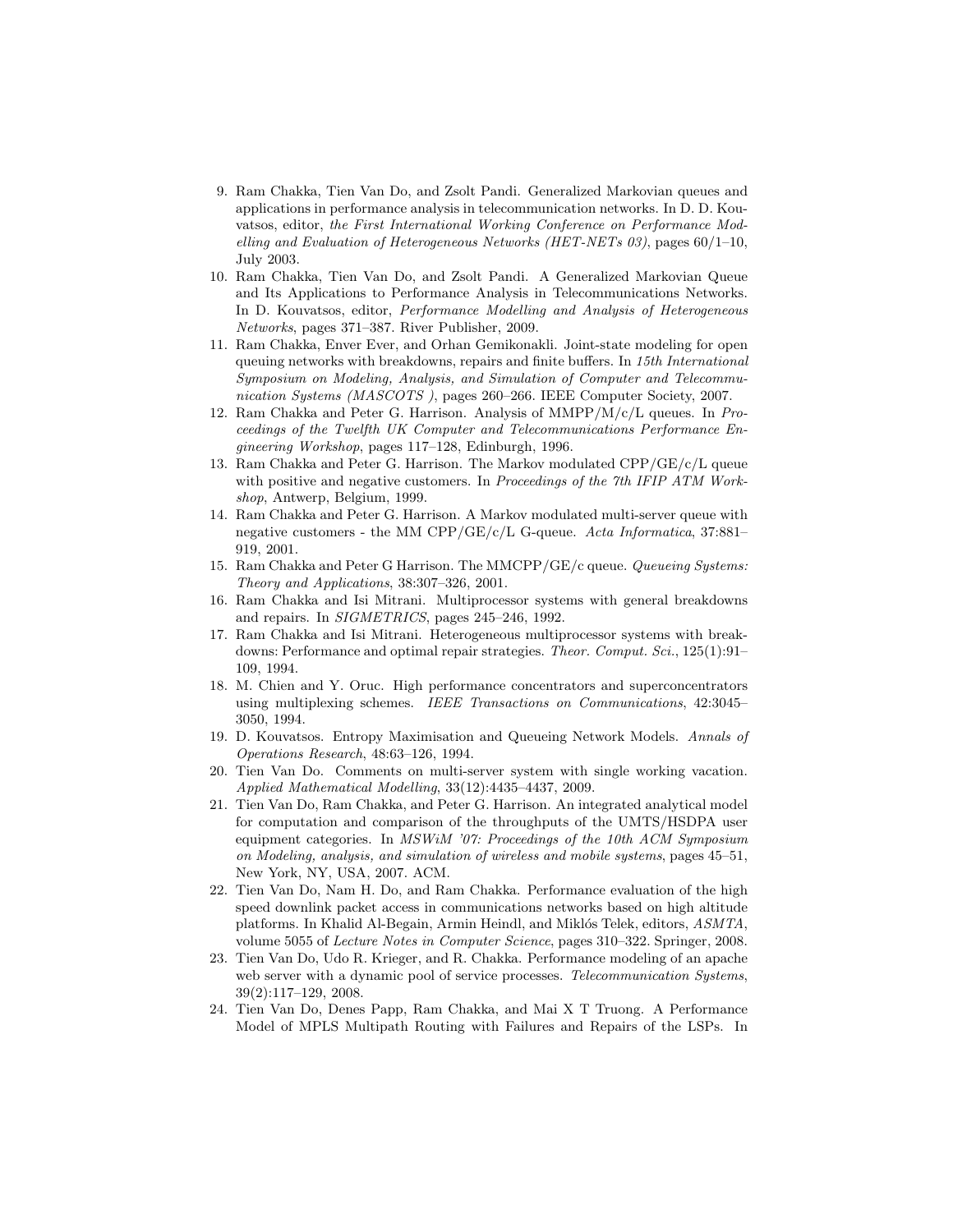D. Kouvatsos, editor, Performance Modelling and Analysis of Heterogeneous Networks, pages 27–43. River Publisher, 2009.

- 25. Steve Drekic and Winfried K. Grassmann. An eigenvalue approach to analyzing a finite source priority queueing model. Annals OR, 112(1-4):139–152, 2002.
- 26. R. V. Evans. Geometric Distribution in some Two-dimensional Queueing Systems. Operations Research, 15:830–846, 1967.
- 27. Enver Ever, Orhan Gemikonakli, and Ram Chakka. A mathematical model for performability of beowulf clusters. In Annual Simulation Symposium, pages 118– 126. IEEE Computer Society, 2006.
- 28. Enver Ever, Orhan Gemikonakli, and Ram Chakka. Analytical modelling and simulation of small scale, typical and highly available beowulf clusters with breakdowns and repairs. Simulation Modelling Practice and Theory, 17(2):327–347, 2009.
- 29. R.J. Fretwell and D.D. Kouvatsos. ATM traffic burst lengths are geometrically bounded. In Proceedings of the 7 th IFIP Workshop on Performance Modelling and Evaluation of ATM & IP Networks, Antwerp, Belgium, 1999. Chapman and Hall.
- 30. H. R. Gail, S. L. Hantler, and B. A. Taylor. Spectral analysis of M/G/1 type Markov chains. Technical Report RC17765, IBM Research Division, 1992.
- 31. Winfried K. Grassmann. The use of eigenvalues for finding equilibrium probabilities of certain markovian two-dimensional queueing problems. INFORMS Journal on Computing, 15(4):412–421, 2003.
- 32. Winfried K. Grassmann and Steve Drekic. An analytical solution for a tandem queue with blocking. Queueing System,  $(1-3):221-235, 2000$ .
- 33. B. Haverkort and A. Ost. Steady State Analysis of Infinite Stochastic Petri Nets: A Comparing between the Spectral Expansion and the Matrix Geometric Method. In Proceedings of the 7th International Workshop on Petri Nets and Performance Models, pages 335–346, 1997.
- 34. ITU-T Recommendation Y.2001. General overview of NGN, 2005. Geneve, Switzerland.
- 35. D. D. Kouvatsos. A maximum entropy analysis of the  $G/G/1$  Queue at Equilibrium. Journal of Operations Research Society, 39:183–200, 1998.
- 36. U. R. Krieger, V. Naoumov, and D. Wagner. Analysis of a Finite FIFO Buffer in an Advanced Packet-Switched Network. IEICE Trans. Commun., E81-B:937–947, 1998.
- 37. G. Latouche and V. Ramaswami. Introduction to Matrix Analytic Methods in Stochastic Modeling. ASA-SIAM Series on Statistics and Applied Probability, 1999.
- 38. Isi Mitrani. Approximate solutions for heavily loaded markov-modulated queues. Perform. Eval., 62(1-4):117–131, 2005.
- 39. Isi Mitrani and Ram Chakka. Spectral expansion solution for a class of Markov models: Application and comparison with the matrix-geometric method. Performance Evaluation, 23:241–260, 1995.
- 40. V. Naoumov, U. R. Krieger, and D. Warner. Analysis of a Multi-Server Delay-Loss System With a General Markovian Arrival Process. In S. R. Chakravarthy and A. S. Alfa, editors, Matrix-analytic methods in stochastic models, volume 183 of Lecture Notes in Pure and Applied Mathematics. Marcel Dekker, September 1996.
- 41. M. F. Neuts. Matrix Geometric Soluctions in Stochastic Model. Johns Hopkins University Press, Baltimore, 1981.
- 42. Z. Niu and Y. Takahashi. An Extended Queueing Model for SVC-based IP-over-ATM Networks and its Analysis. In Proceedings of IEEE GLOBECOM, pages 490–495, 1998.